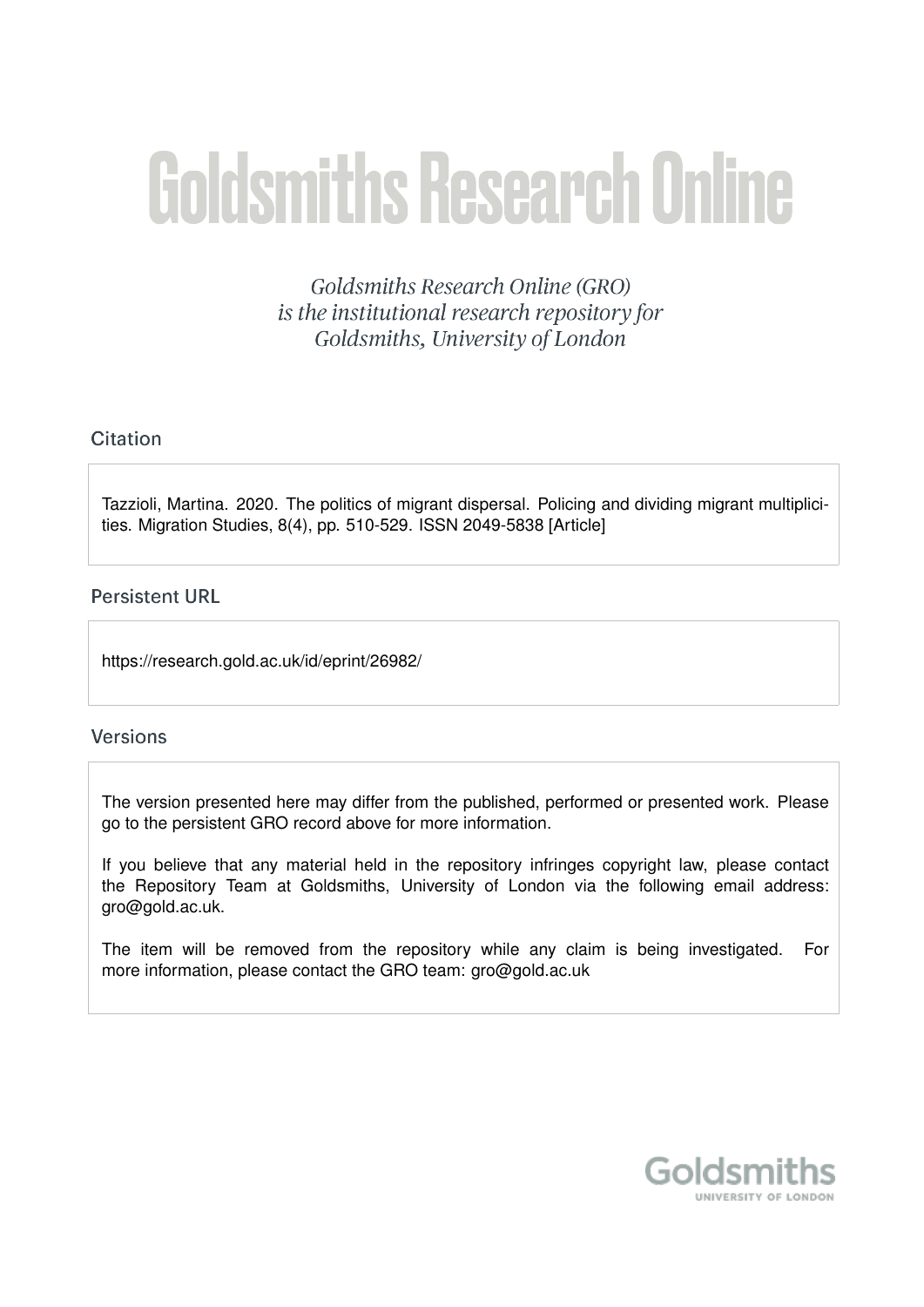# **The politics of migrant dispersal. Policing and dividing migrant multiplicities**

# **(Published in Migration Studies (2019)m [https://doi.org/10.1093/migration/](https://doi.org/10.1093/migration/mnz003) [mnz003](https://doi.org/10.1093/migration/mnz003))**

## **1. Introduction**

Few weeks before the most recent eviction of the Calais jungle, which took place on October 24, 2016, French media brought attention to the "strategy of migrant dispersal" enacted by the French government for "decongesting" Calais and drastically reducing migrants' presence in the area. The dismantlement of the jungle in 2016 was the last of many repeated evictions in the Calais area made by the French police, in collaboration with French NGOs since 2003. The other spectacularized eviction of the jungle took place in 2009: at that time there were about 1000 migrants there, while in 2016 different estimations made by NGOs, activists and French authorities considered that between 6000 and 7000 migrants have been displaced from the jungle site. This paper does not focus on the Calais jungle as such nor on the "border spectacle" (De Genova, 2013) staged by states' authorities to evict migrant encampments. Rather, it comes to grips with the politics of dispersal that is enacted on a regular basis to trouble and police migrants and in particular migrant multiplicities (temporary migrant groups), both at the internal frontiers of Europe and in urban contexts. By "migrant multiplicities" I refer here to temporary collective formations of migrants from different nationalities, and more precisely to migrants who gather in border zones, such as Calais or Ventimiglia. Measures of migrant dispersal also take place through police measures and municipal decrees enforced for scattering migrants across the territory, preventing that collective migrant formations can consolidate and last in time.

Over the last few years the politics of migrant dispersal has emerged in state decrees, police documents and practices as a planned strategy for governing and policing migrants across Europe, particularly in France and in Italy. Marc Bernardot has highlighted the police tactics for controlling migrants, dispersal measures which have been put into place in Calais since 2008 for "insecuritising, see hampering collective formations" - exercising in this way what he calls a specific "technique of hold" over migrants (Bernardot, 2009: 60). However, as Karen Akoka and Olivier Clochard have demonstrated, the impact of dispersal strategies is not only on the migrants but also on the citizens: indeed, by scattering migrants across the territory, migrants' presence is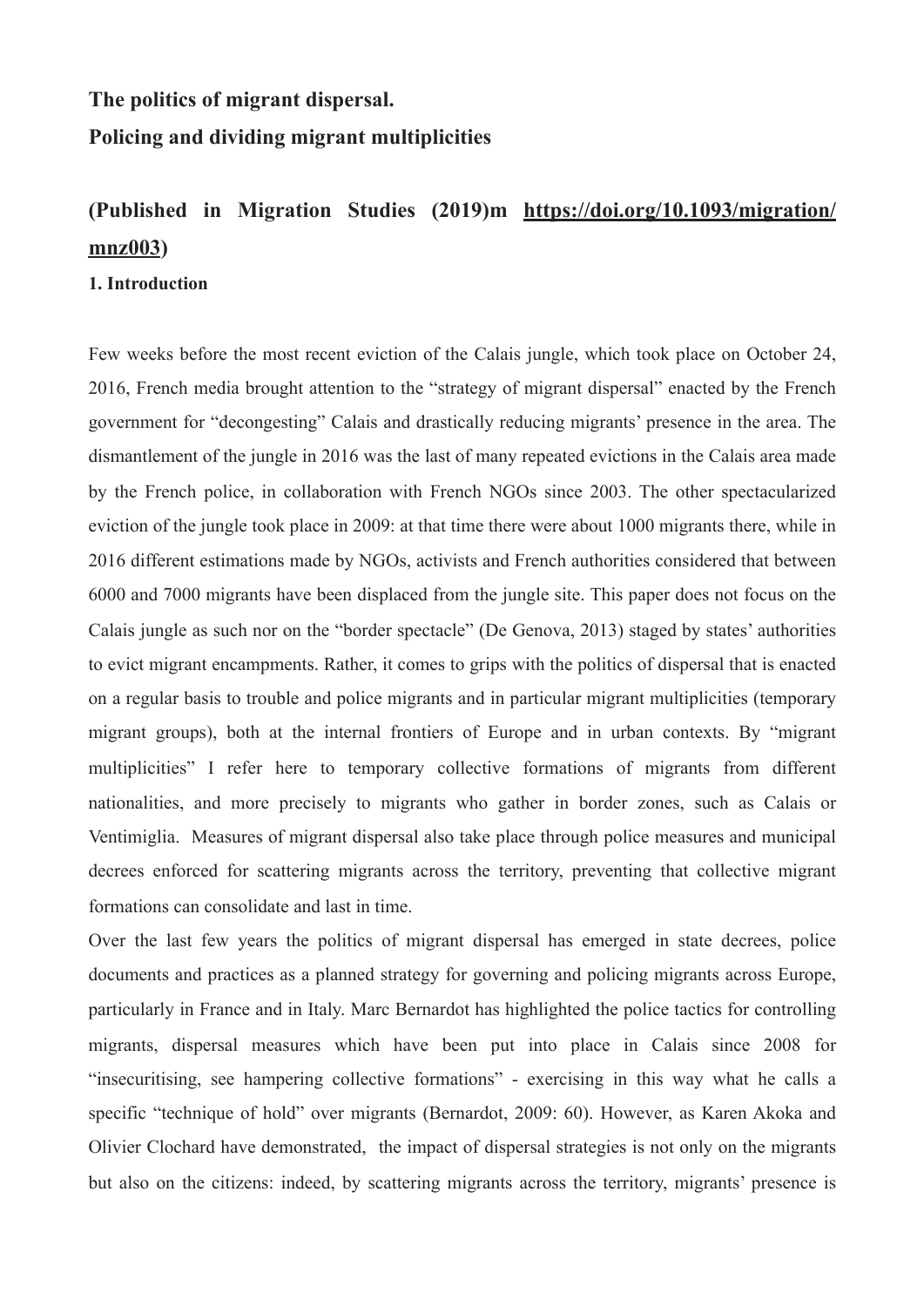substantially invisibilized and rendered less perceivable to the locals. The nexus between dispersal and invisibilisation has been constantly enforced in Calais: through the repeated evictions of the jungle, migrants "have not decreased in number", rather, "they got dispersed and this way they became less visible" (Akoka, Clochard, 2009: 86).

Indeed, it is important to stress the partial continuity in the modes of governing "unauthorised" migrants' presence and of dividing migrants' temporary groups in critical border-zones. However, since 2015 practices of migrant dispersal - both through direct and indirect spatial and policy measures - have gained central stage in Italy and in France. There, national authorities have engaged in "emptying", see "unclogging" critical border zones as well as in dismantling migrant informal encampments. Thus, this paper is focused on the present migration context, and highlight the increasing use of measures of dispersal as a way for regaining control over unruly mobility. Yet, far from positing this as something totally anew, it shows a partial continuity first, with techniques of dispersal deployed for policing and dispersing migrants that were enacted by state authorities and humanitarian actors over the last decade. Second, the paper also points to the need of situating "spatial tactics" (Coutin, 2018) for policing migrants within a much longer colonial genealogy of dispersal strategies adopted for targeting and disciplining colonial populations. Scattering migrants across spaces, by forcing them to enact convoluted geographies, is a mode of government that acts upon singular individuals and, simultaneously, upon migrant multiplicities, that is upon temporary collective formations that are targeted as potentially dangerous "migrant mobs" (Tazzioli, 2016).

This paper engages with the nexus between spatial strategies of dispersal and the policing of migrant multiplicities. It is structured around two main arguments. First, it contends that tactics of migrant dispersal should be analysed beyond the effects of destitution and of spatial removal, considering them as ways for preventing and disrupting the emergence of collective subjects and, at the same time, for dismantling migrant spaces of life ("*lieux de vie*"). In fact, a focus on migrant dispersal enables bringing to the fore how migrants are governed as part of potential collective formations - by dividing them - and, at the same time, how these latter are actually disqualified as non-political subjects. Second, it shows that strategies of migrant dispersal constitute the often neglected and overshadowed aspects of migration governmentalonomity, that are not in opposition to more spectacular and muscular border enforcement practices but, rather, are usually played out simultaneously by states (Agier et al. 2017). In particular, strategies of dispersal keep migrants on the move, forcing them to divert their routes or to undertake the same journey multiple times. Methodologically, the paper shifts the attention away from the the scene of "migration" crises" (Allen et al. 2017) - enacted for instance through violent evictions - toward more opaque and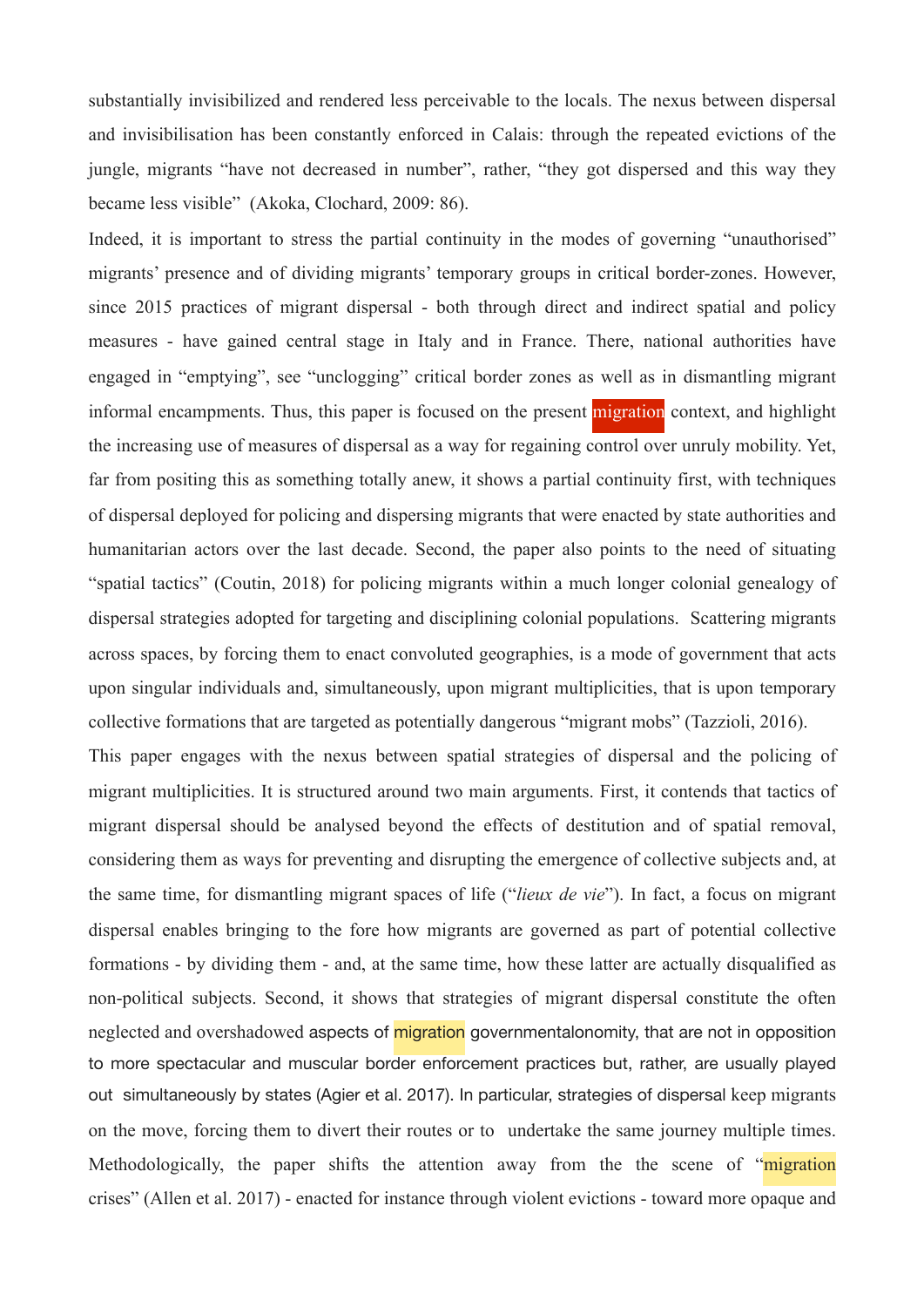regular humanitarian-police operations of migrant dispersal. How are migrants' lives and migrant as potential groups managed beyond the staging the border spectacle ? How does the border spectacle of forced migrant evictions and push-back articulate with less visible and mappable modes of policing through dispersal ?

The analysis on dispersal that I present here is the result of an analysis of state documents municipal decrees and newspapers, articulated with the data and information collected through an ethnographic work that I conducted in France - in Calais, Marseille and Paris - and in Italy - in Ventimiglia - between September 2015 and May 2017. This paper is centred around three mutually related aspects: first, dispersal as a tactic that contributes to take terrain away from the migrants, making hard for them to stay in a place and to build autonomous spaces; second - and as a main argument of the paper - dispersal as a tactic enacted not only for getting hold on singular conducts but also for dividing migrants collective formations; third, dispersal as a tactic the generates forced and convoluted hyper-mobility.

Accordingly, the article proceeds in three steps. tIn the first section I consider how tactics of migrant dispersal have been enacted in France both through official transfers of migrants from border-zones to detention centres and hosting centers, and in a more indirect way by hampering them from staying in a space and by taking terrain away from them. Then, the central section of the paper shows that strategies of migrant dispersal should be read within the frame of measures apt at dividing migrant multiplicities, taking into account both the Italian and the French context. The final section centres on the effects of forced hyper-mobility that the politics of dispersal generates on migrants.

#### **2. The colonial legacies of dispersal:**

Governing **migration** through dispersal and dissuasion is not a new strategy. In fact, its genealogy traces back to the colonial government of "unruly" populations (Cosemans, 2017; LeCour Grandmaison, 2005). Scholars have explored, from a postcolonial perspective, modes of spatial segregation that have been adopted in European cities for confining former colonised populations (Blanchard, 2011).

Notably, dispersal as a spatial strategy of governmentality of former colonised populations had then been used in France for managing the presence of Algerian people in Paris: in the Fifties and in the Sixties dispersal has been one the main spatial measures for governing Algerians in French cities, in order to avoid concentrating them in the same neighbourhoods, as this could have provoked cohesion and political alliances against French authorities (De Barros, 2005; see also Blanchard,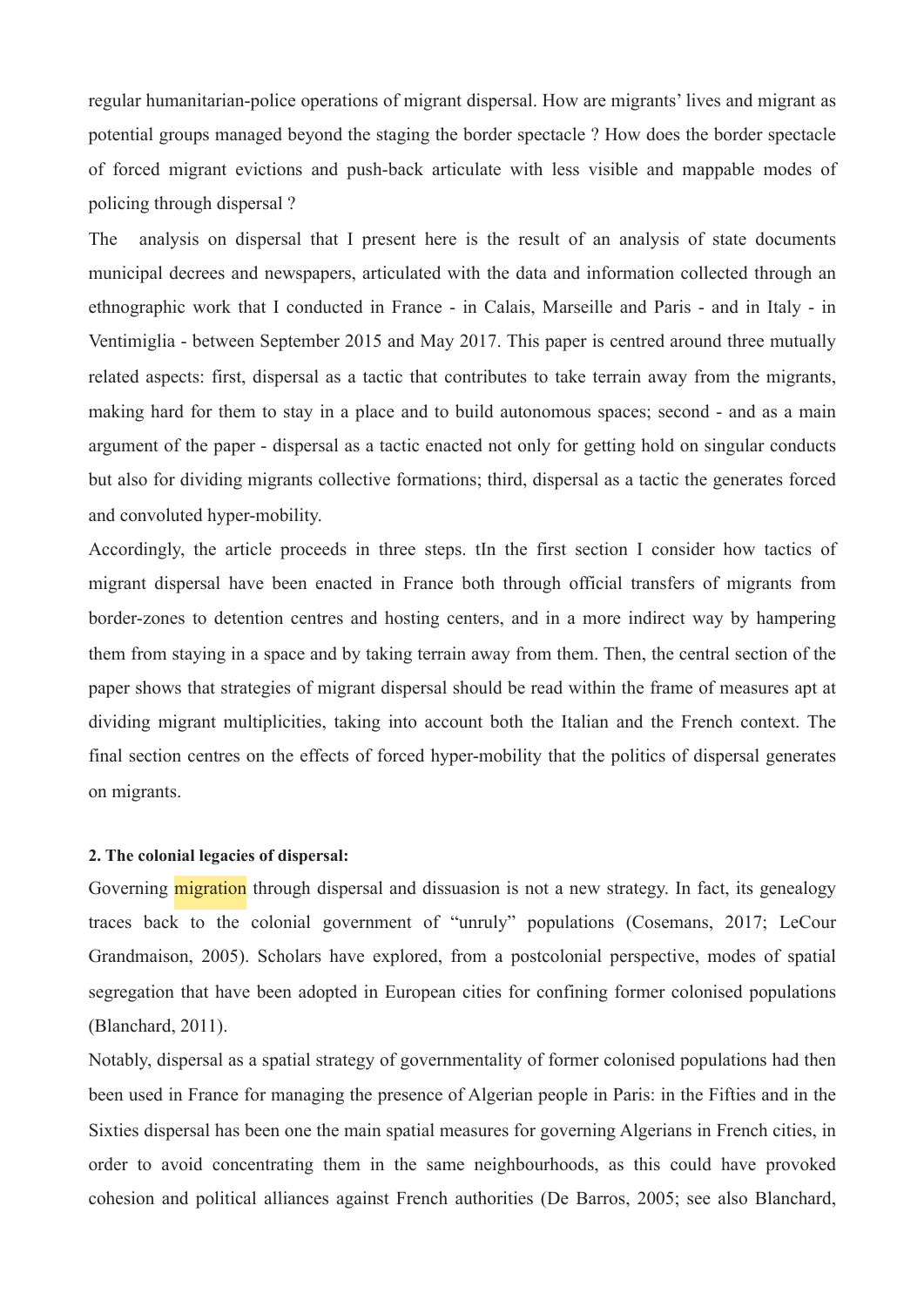2011). Importantly, dispersal strategies have been enacted in simultaneity with measures of spatial concentration and segregation: the twofold dynamic of concentration and dispersal, -grouping and dividing - has been the main spatial strategy for disciplining colonised and formerly colonised population in urban contexts. This has been deeply documented by the historian Fabien Sacriste who has shown how the Algerian population was disciplined by the French authorities through a mix of centripetal and centrifugal spatial strategies of grouping and displacement at the same time during the war of independence in Algeria (Sacriste, 2014): grouping camps (*camps de regroupement*) where many Algerians had been transferred to were not in alternative to urban dispersal strategies but, rather, they were complementary to these. A colonial genealogy enables grasping that dispersal strategies cannot be analysed only in terms of spatial disciplining but necessitates to be politicised by focusing on the attempts to neutralise emergent collective subjects and potential struggles: as Matthies Rigouste has poignantly observed, spatial strategies of segregation and dispersal were 'at the same time in charge of hampering the free organisation of the bidonville as a territory of resistance and of autonomisation" (Rigouste, 2012: 25).

Bringing attention to the partial historical continuities between the government of migrations today and the government of former colonised populations, it is worth noticing that in France, Adoma, a cooperative created and supported by the French Minister of Interior in 1956 to solve the housing problem of the Algerian population, has become today one of the leading actors of the *migration* reception system in France. Significantly, one of the main hosting policies towards Algerian families in France adopted by Adoma in the Sixties and in the Seventies was the politics of dispersal, that is currently employed for dealing with the presence of migrants on the national territory. Such a colonial genealogy of dispersal allows highlighting that police measures enacted for scattering across space minorities and unruly populations play on the twofold level of managing people's conducts and of neutralising and dividing potential collective formations.

#### 3. Enacting dispersal

Dispersal practices are not even peculiar to the field of **migration** governmentality: these strategies have been largely employed in urban plans: urban studies literature dispersal policies are analysed as strategies for managing marginal populations and minorities (Feitosa et al., 2012; Ryan, 1973). Simultaneously, dispersal has been adopted as a policy measure in the penal system (Libelling et al., 2012) and in contemporary labour policies for managing and disciplining workers (Neilson, 2012). Migrant dispersal as a spatial strategy of governmentality is currently enacted for regaining control on what the European Union calls "secondary movements". Yet, instead of using such an expression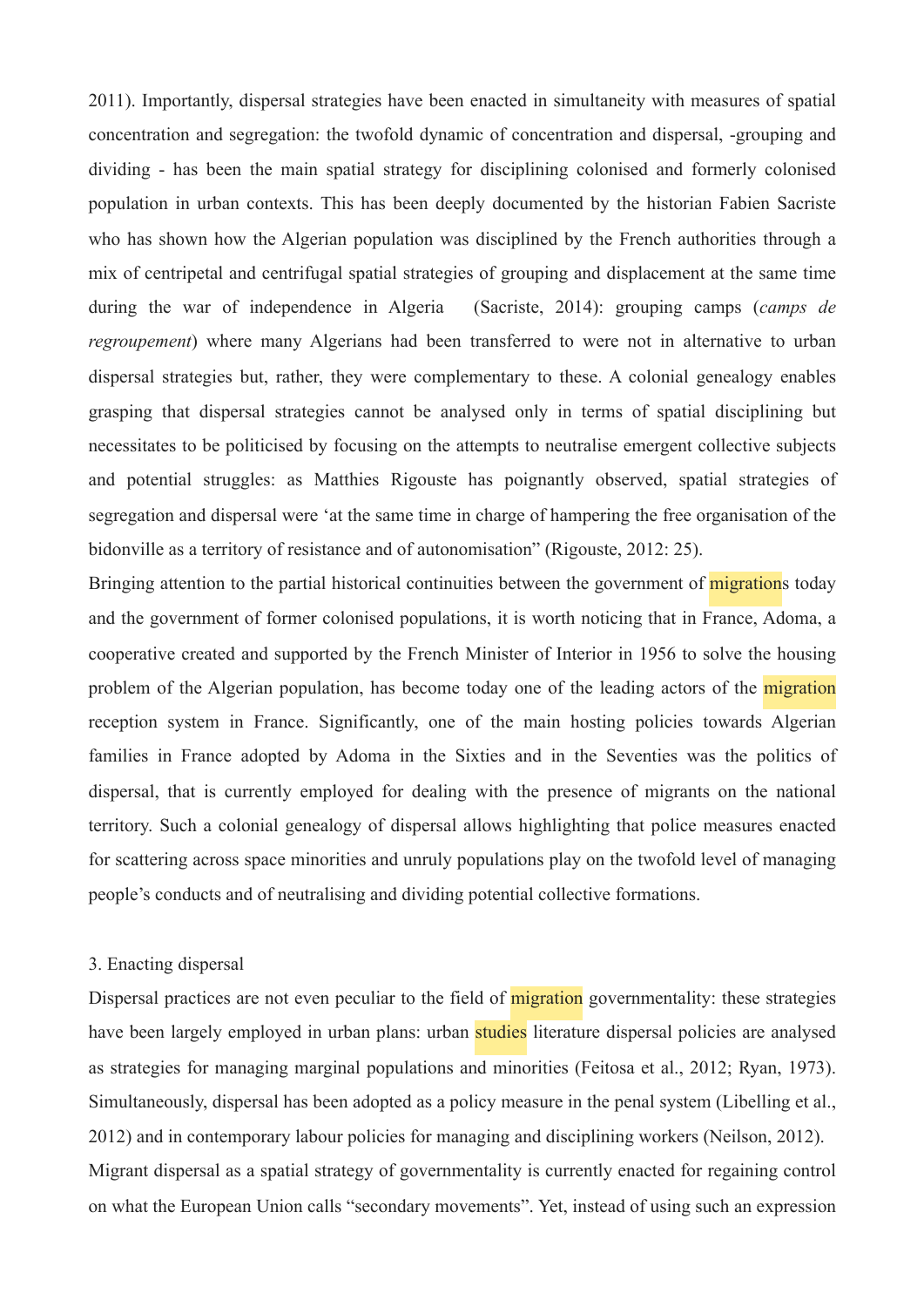I speak here of migrants' intra-European movements and of unauthorised migrants' presences in Europe. Indeed, "secondary movements" is a term that is employed by the EU and by the UNHCR to designate the convoluted and erratic routes that migrants undertake across Europe as an outcome of the spatial restrictions imposed by the Dublin Regulation. Hence, "secondary movements" reinforces the image of migrant linear routes, moving from one point to another, while those movements that do not respond to this geographical pace, are disqualified as "secondary".

While the politics of migrant dispersal has been quite present in the debate and in the statements made by migrant support groups, to date in the academic scholarship it has remained a relatively marginal theme. Or better to say, it is a topic that has been tackled by few scholars mainly in relation to the UK refugee context (Stewart, 2011). Jonathan Darling has provided a compelling and critical analysis of the UK migrant dispersal policy, retracing its emergence to the late Nineties and pointing to the effects of destitution that it generates on asylum seekers (Darling, 2011; 2016a). As Darling explains, the production of "enforced immobility of asylum seekers through dispersal" (Darling, 2016b: 236) is a central asset of the UK refugee governmentality and consists in allocating asylum seekers to different cities across the country. Similarly, Nick Gill has highlighted that "one of the most noticeable trends in asylum seekers' incarceration in recent years has been the extent to which asylum seekers are increasingly moved between detention centres" (Gill, 2009: 187). In this sense, we can speak of state measures of (forced) internal relocation put into place in order to avoid big concentrations of asylum seekers in the main cities. Moreover, the UK dispersal policy essentially targets asylum seekers and thus, it consists in transferring and scattering across the country people who are inside the official and "legal" channels of the asylum system.

Thus, while state programmes of dispersal envisaged for managing and distributing asylum seekers have been object of study, - what remains quite unexplored is the way in which migrant dispersal, considered here a *spatial strategy of migration governmentality*. This paper comes to grips with spatial strategies of dispersal that are put into place for disciplining unauthorised migrant presence and movements in critical border zones. By that, I mean migrants who are not part of the institutional channels of the asylum, because they decided not to claim asylum - refusing "the humanitarian drive that wants to manage the life of the others" (Furri, 2018) - or because they had already been denied of the refugee status. Relatedly, the paper brings attention to tactics of dispersal that are enacted through indirect police, administrative and law measures that hamper migrants from settling in certain spaces or push them to undertake convoluted geographies. Starting from such a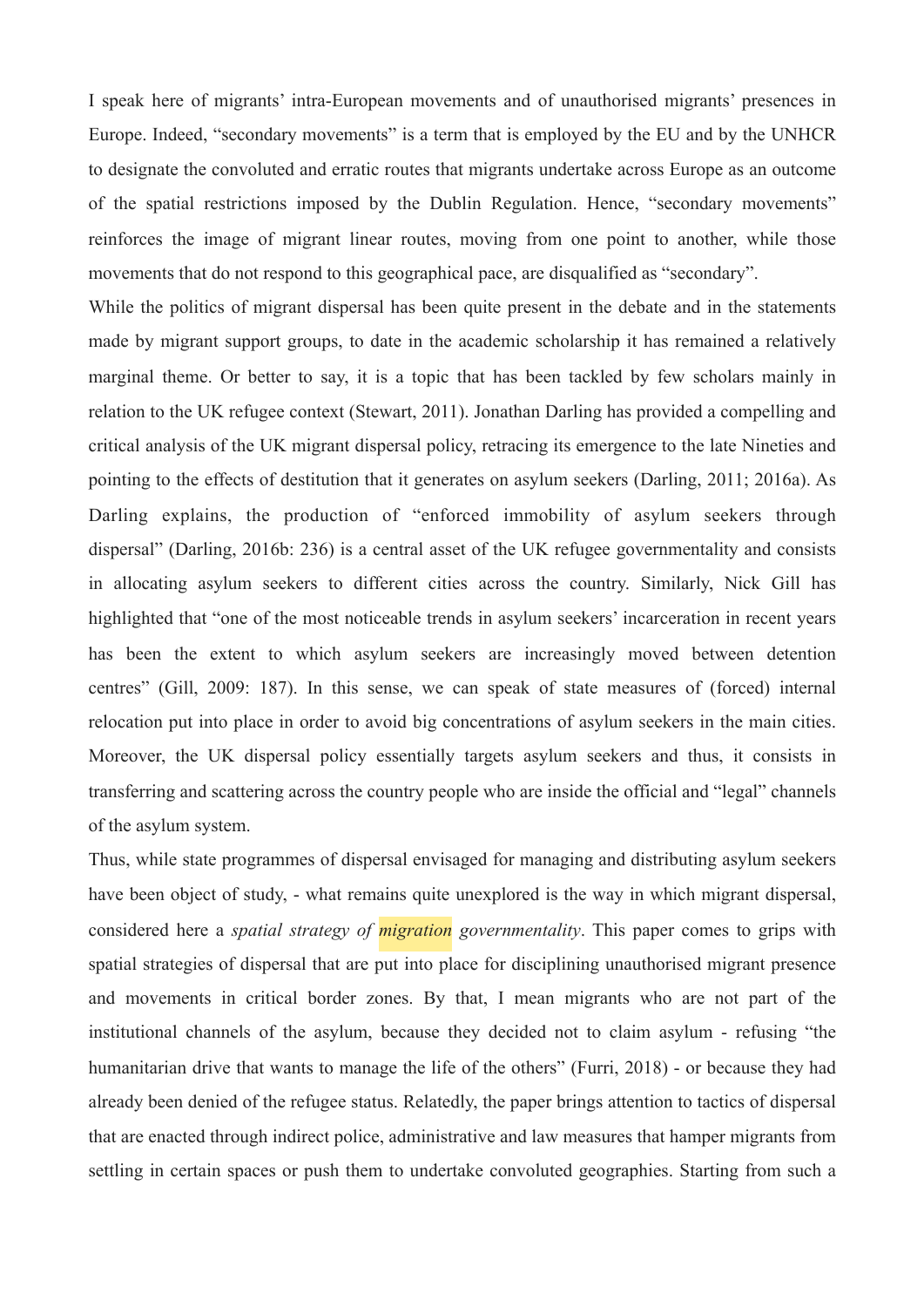take on dispersal, I use it as a lens for grasping the peculiar hold exercised over migrants as singular individuals and as part of temporary collective formations.

Dispersal has become a tenet of **migration** governmentality strategies adopted by French and Italian authorities to regain control over unauthorised migrant movements and presence. One year after the eviction of the "jungle", the French authorities released a document entitled "Evaluation of the actions of the police in Calais and in the Dunkerque area". There, dispersing migrants is described as one of the main tactics adopted for regaining control over unruly mobility. Significantly, dispersal is presented in connection with (disrupting) *migrant encampments* and with (disrupting) *migrant temporary groups:* "in order to avoid that permanent camps are reconstituted [...] the strategy that has been pursued consists in multiplying the interventions of the police for dispersing the migrants" (p.17). Yet, to be at stake is not a single dispersal strategy. Migrants are scattered across the territory and spurred to move away from critical border zones through heterogeneous tactics: through forced transfers; or by persuading them to claim asylum in France and move to hosting centres; or through indirect modes, which consist in making migrants' life and permanence impossible in certain places. I take into account here these three tactics of migrant dispersal, that in many contexts are often played out simultaneously, bringing particular attention to police measures apt at taking terrain away from the migrants in France. These latter are tactics of dispersal that hamper migrants from settling, that is trouble and make hard their presence, producing what Walters and Luthi convincingly called "cramped spaces" (Walters, Luthi, 2016) and, at the same time, *cramping* migrants' presence and mobility as such. The production of cramped spaces contributes to choke mobility, that is to undo spaces of liveability and to repeatedly harass migrants, in their movements and presence.

As far as forced transfers of migrants are concerned, these have become a common practice both in France and in Italy for removing migrants from critical border-zones such as Ventimiglia to detention centres. Between 2015 and 2017, after dismantling temporary encampments in Calais and arrest migrants who were gathering in the street or in the industrial area of the city, on a regularly basis the French police has taken migrants to detention centres located out of the region. This police practice started well before the last eviction of the Jungle: for instance, in 2015 migrants apprehended in Calais were often transferred to detention centres in southern France, and particularly to Marseille. From there, after being kept in detention for few days the migrants were normally released and then, with their own means, they used to get the train to go back to Paris or to Calais. Many of them did this forced counter-route to Marseille multiple times.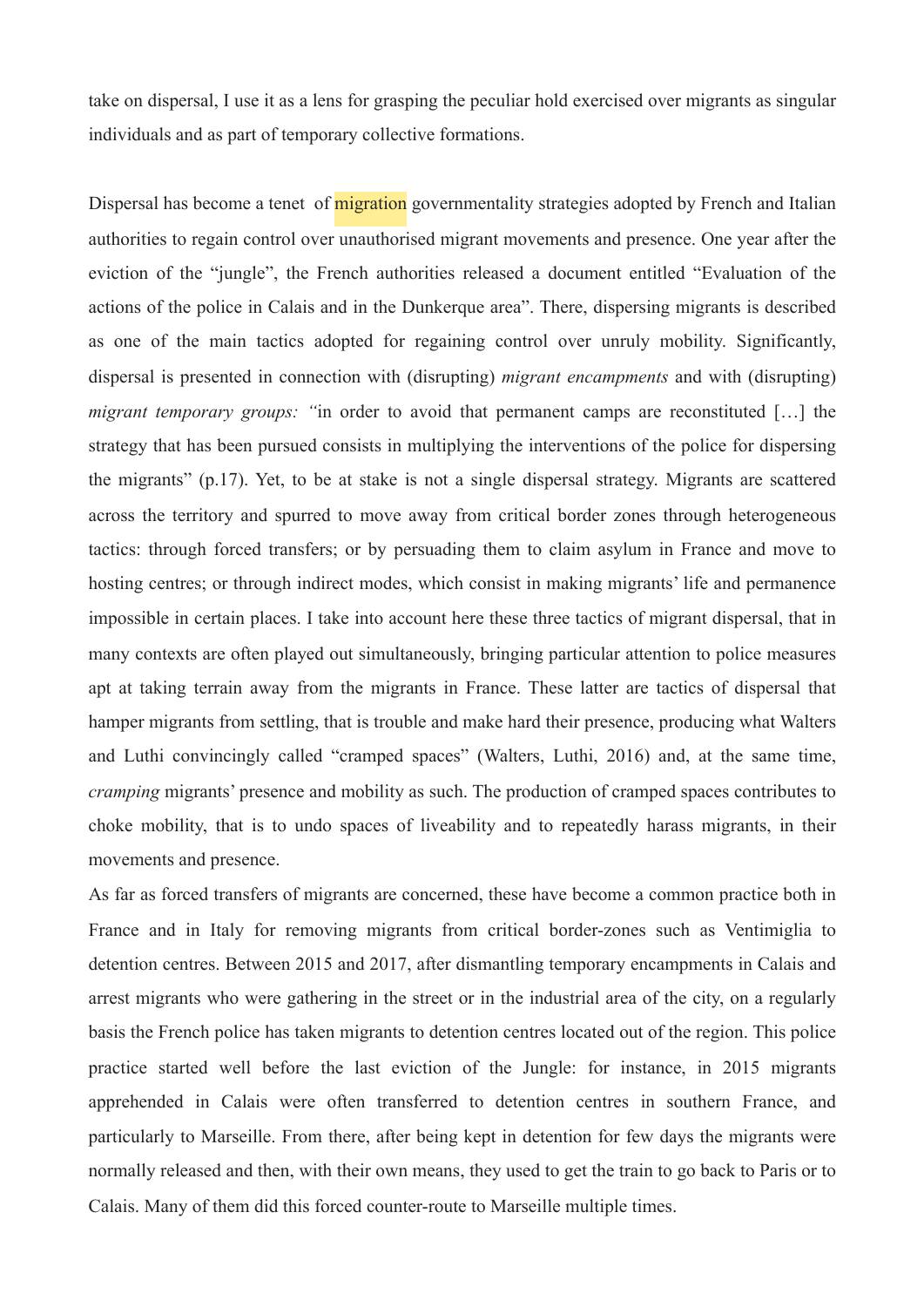Simultaneously, migrants have also been object of what I call *the traps of humanitarianism*. Through such an expression I refer to the ways in which humanitarian actors, discourses and interventions have been mobilized for convincing migrants to move from Calais and from Paris to hosting centers, from where they had been deported or returned by force to Italy or to the first EU entry country, on the basis of the Dublin Regulation. More precisely, humanitarian actors have encouraged migrants to claim asylum in France, pushing them to give up their project of reaching the UK or discouraging them from the attempt to remain in France without being fingerprinted. In practice, migrants have been pushed to move from Paris and Calais towards reception centres for asylum seekers, named *Centres of Hosting and Orientation* (CAOs), that until the end of 2015 were called *Centres of Rest* ("*Centres de Repit"*). Such a state strategy falls under the rubric of "*mise à l'abri* which literally means "putting (migrants) in a shelter". In reality, operations of *mise à l'abri*  turned out to be modes of "geographical fixation" (Foucault, 2016: 233): the huge majority of the migrants who had been evicted from Calais and from informal encampments in Paris had been forced to give their fingerprints in Italy or in other European countries. Thus, on the basis of the Dublin Regulation, they risked being forcibly transferred to the first EU country they entered. In other words, claiming asylum meant for many of them risking to be removed from France. This became more blatant with the opening of new hosting centers, called PRADHA, in early 2017: these latter are used to host migrants who are in the Dublin Procedure, imposing on them restrictions in terms of freedom - what is technically called by French authorities procedures of "*assignation à residence"* .

Hosting system - getting a temporary accommodation - asylum procedure and identification mechanisms are strongly connected to each other: in order to get a place inside a CAO, migrants need to give their fingerprints as soon as they arrive, and within one month they have to decide whether laying their asylum claim or leaving the hosting center. The multiplication of CAOs - that are currently more than 550 - responds to the need of taking migrants away, although only temporarily, from big urban centres and critical migration zones, such as Calais, and not for enabling migrants to settle in France as refugees. The French Asylum Office at the Ministry of the Interior confirmed to me declaring: "we are aware that the most of the migrants who move to CAOs in the end won't stay here, since they will escape again. This is what can be called migrants' *evaporation rate*, which consists in the estimated percentage of migrants who disappear, as hey escape before the asylum procedure comes to an end. In the end, if migrants they decide to leave the hosting system is their choice, we cannot force them to claim asylum in France.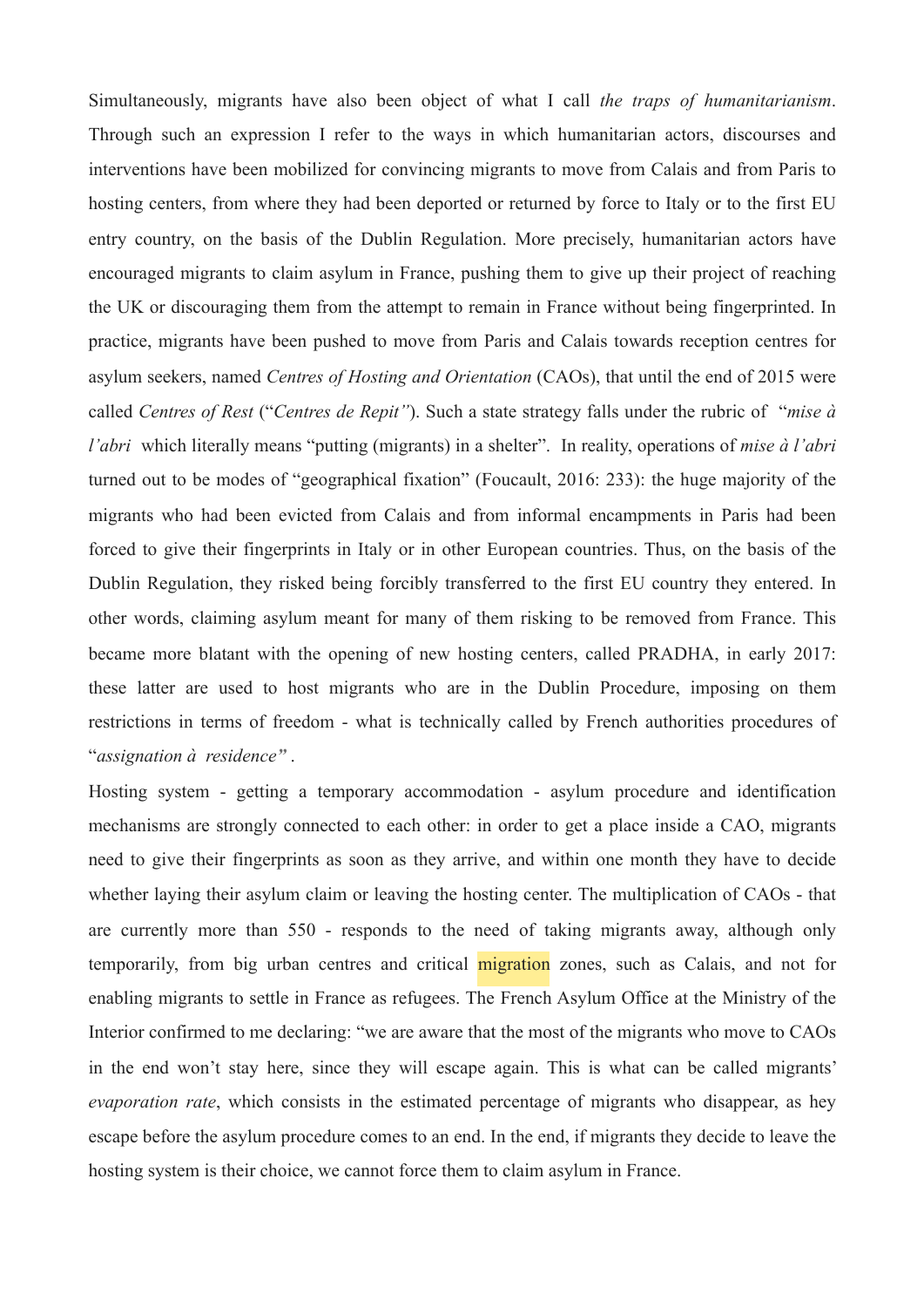Notably, in critical border-zones - such as Ventimiglia and Calais - as well as in cities like Paris, migrants are not object of an accurate count; rather, there are only approximate statistics produced by spotting migrants in the street or in crucial places, like at the rail stations. In fact, "it is difficult to estimate how many new migrants arrive in Paris per day. Yet, we can say that the number oscillates between 50 and 70". Similarly, in Ventimiglia the Red Cross stressed to me that the number of new arrivals cannot be actually given in a exact way - as only the migrants who accept to go to the temporary hosting centre run by the Red Cross are effectively counted. "What we can say, is that despite the huge fluctuation in numbers, from week to week, there is always a considerable bunch of people who arrive every day at the station, I would say around 100 on average". The politics of dispersal contributes to render migrants' presence more elusive: by scattering migrants across the territory, it becomes more and more difficult to get a sense of how many they are. Therefore, national authorities regain control over intra-European migration movements not only through the implementation of identity checks nor by tracking migrants (e.g. controlling their displacements) but also by making their presence more unaccountable. Through dispersal and by dividing multiplicities, states try to temporarily decrease the number of asylum seekers hosted in reception centres and, in a way, to loose their traces.

In this sense, the partial lack of statistics about the actual number of migrants on the territory about the *evaporation rate*, are not considered by the authorities as a gap to fill in but, rather, as constitutive of the political technologies for governing migration movements and unauthorised presences. In other words, the opacity at the level of numbers and the actual difficulty to come to grips with migrants' percentage of flight do not only depend on technical limits in counting on migrants in places like Calais; on the contrary, letting migrants disappear from statistics is one of the ways in which migrants' unruly presence and mobility are disciplined. Administrative violence and what I call *humanitarian removals* from critical border-zones - have been put into place simultaneously. This means that both the police and humanitarian actors, such as NGOs, play an active role in inducing dispersal. The third strategy of dispersal - together with forced transfers and the *humanitarian removals* towards CAOs - that I focus on, consists in more indirect modes of spatial scattering. This is the effects of material-spatial restrictions, administrative hindrances and legal conundrums that migrants are subjected to. In order to grasp how migrant dispersal is enacted, we cannot narrow the attention to the institutional channels of forced and non-forced transfers. The indirect modes of migrant dispersal, take place also through repeated violences committed by the police to hinder migrants from staying and from building spaces of life where transversal alliances and collective formations could also emerge.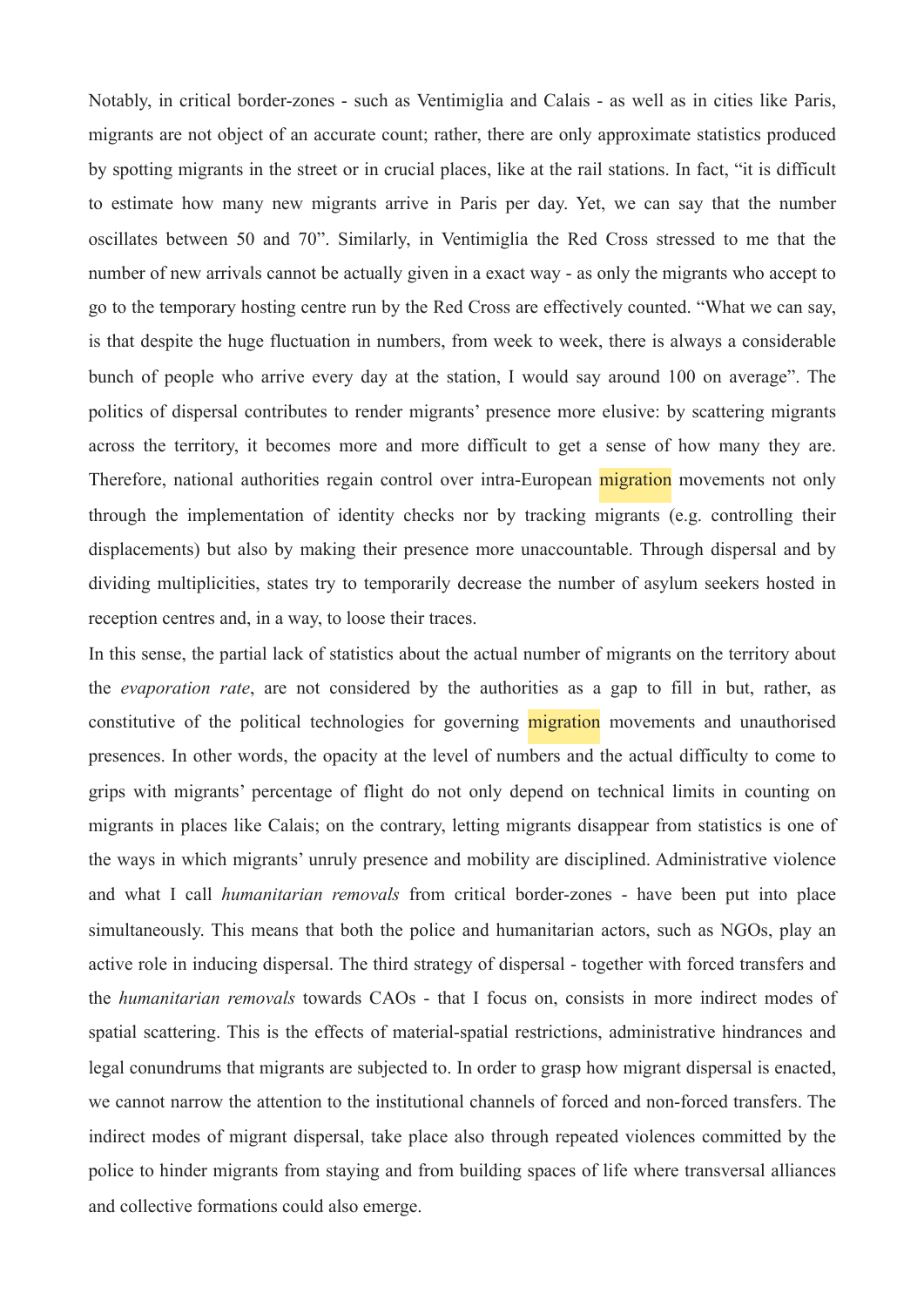In 2017, Human Rights Watch published a report to denounce police's brutality against migrants in Calais and the effects of a widespread tactic of dissuasion. Since the last eviction of the "jungle", police's raids for ruining migrants' spaces, have taken place on a daily basis: in fact, they have been object of physical attacks - e.g. targeted with pepper spray - and at the same time even the material conditions for survival are dismantled, such as any form of shelter - tents and sleeping bags are also destroyed by the police (Human Rights Watch, 2017). Migrants are hampered from staying and subjected to a wearying strategy of dissuasion: they are pushed to leave Calais, as this latter becomes a sort of hostile environment. By using such an expression, I want to recall the UK's immigration policy to create a "hostile environment" for migrants: beyond deportations, migrants are target of tactics that undermine space liveability for migrants through administrative, police and law measures. As Anya Edmond-Pettitt has rightly stressed, in places like Calais "the hostile environment principle is spreading", that is politics of dispersal (Edmond-Pettitt, 2017: 24). As I will show in the next section, beyond harassing migrants individually, strategies of dispersal target migrant multiplicities - that is temporary groups which are usually criminalised as "mobs" - aiming at disrupting the consolidation of collective formations. In fact, as Claudia Aradau has remarked, this is actualised by hampering migrants from staying in the Calais area, both by "undoing of the very conditions of liveability" of the migrants and through "the destruction of conditions of collectivity" (Aradau, 2017: 7).

If we move the attention beyond the spectacular moments of violent evictions, the politics of migrant dispersal in Calais is mainly enacted by taking terrain away from the migrants. Such a withdrawal of terrain which concerns both the level of rights and the material ground - e.g. impossibility for migrants to settle, to build encampments; and attack to infrastructures of refugee supports. In fact, migrant dispersal takes place through and in simultaneity with police interventions apt at obstructing and dismantling the production of spaces of life. Nevertheless, these are far from being long-term solutions, as reported by official documents: "actions of migrant dispersal and measures apt at transferring migrants to hosting centres ("*mise à l'abri")* reduce the number of migrants who are on the territory: however, they could not hamper the persistence of residual migrant gatherings" (p.7). Thus, migrants' persistent presence, together with the repeated formation of migrant groups, is something that states cannot get rid of, representing what Nicholas De Genova has persuasively called the "incorrigibility" of **migration**: "politics", he argues, "is about the crisis that ensues from the abrupt and troublesome appearance of that which officially does not exist, cannot be counted or recognized, and makes unruly claims that are essentially unintelligible within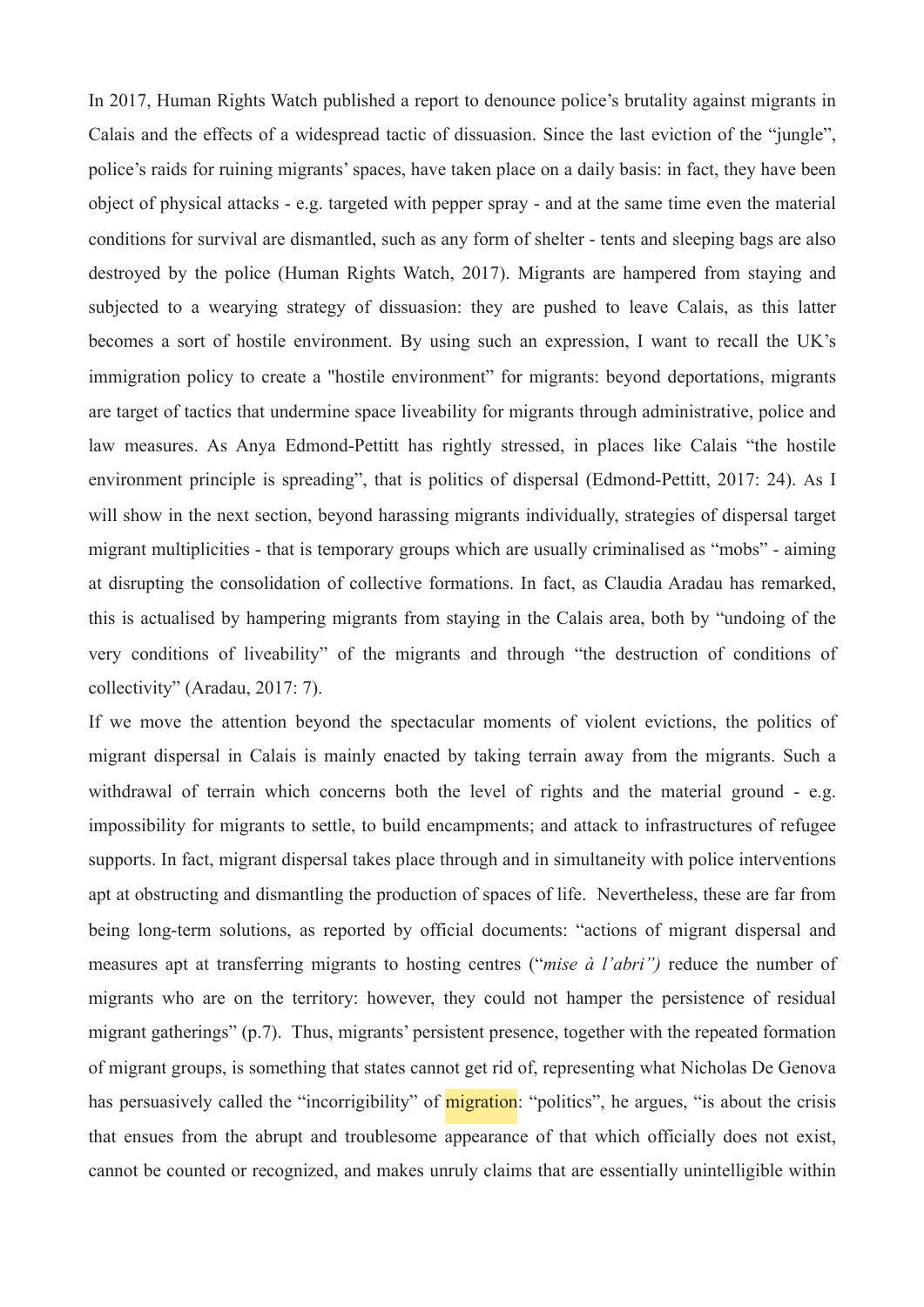the order of the police: *Here we are, we're illegal—come and get us … but if you do, we'll come right back!" (*De Genova, 2010: 111).

Similarly, although on a more sporadic basis, even in Paris migrants are subjected to a sort of centrifugal forced move: informal encampments are constantly evicted and in this way the migrants are de facto pushed out of the city. The multiplication of migrant encampments built near to rail stations and metro stations (such as Stalingrad), as well as at Porte de LaChapelle, is continuously obstructed by the police that, in collaboration with local NGOs, coordinates operations of humanitarian *mise à l'abri* encouraging migrants to move to hosting centres out of Paris. Measures of dispersal have been enforced jointly with actions for hampering migrants from settling, putting big stones on the ground, as material deterrence elements.

Yet, far from stopping their increase in number, migrant encampments have multiplied in Paris: tactics of direct and indirect expulsion from the city have rather been adopted for wearing out migrants and temporarily wiping out migrants' spaces. As a matter of fact, during his visit to Calais in early June, the French Ministry of the Interior Gerard Collomb declared to the media that the French government will send 150 additional policemen there, in order to avoid that "Calais and Dunkerque become places of fixation for the migrants and that other jungles could multiply" on the territory. In this regard, the use of the term "jungles" at plural is significant, I suggest, as it draws attention to the proliferation of migrant informal camps across Europe. Strategies of migrant dispersal are deployed for regaining control over unauthorised presences and movements. However, what does "control" mean and which modes of control are enacted over migrants through strategies of dispersal ? I want to suggest that in critical border zones, such as Calais or Ventimiglia, control is not enforced in terms of surveillance and it is not so much grounded on individualised screening; rather, to be at stake are strategies for regaining control over migrants' geographies and spaces of life: states are frantically trying to discipline **migration** not by constantly tracking them but, rather, by wearing migrants out, pushing them to 'disappear' - becoming invisible - and hampering the formation of migrant spaces.

#### **3. Dividing up potential collective formations:**

Up to now, this article has illustrated how strategies of migrant dispersal have been enacted by French authorities both through direct transfers, as well as through more indirect tactics that consist in taking terrain away from the migrants, obstructing or making impossible their presence in places such as Calais. Yet, the main argument of this paper is that we need to shift attention from dispersal per se, as tactic for policing migration, towards dispersal as a spatial strategy for preventing,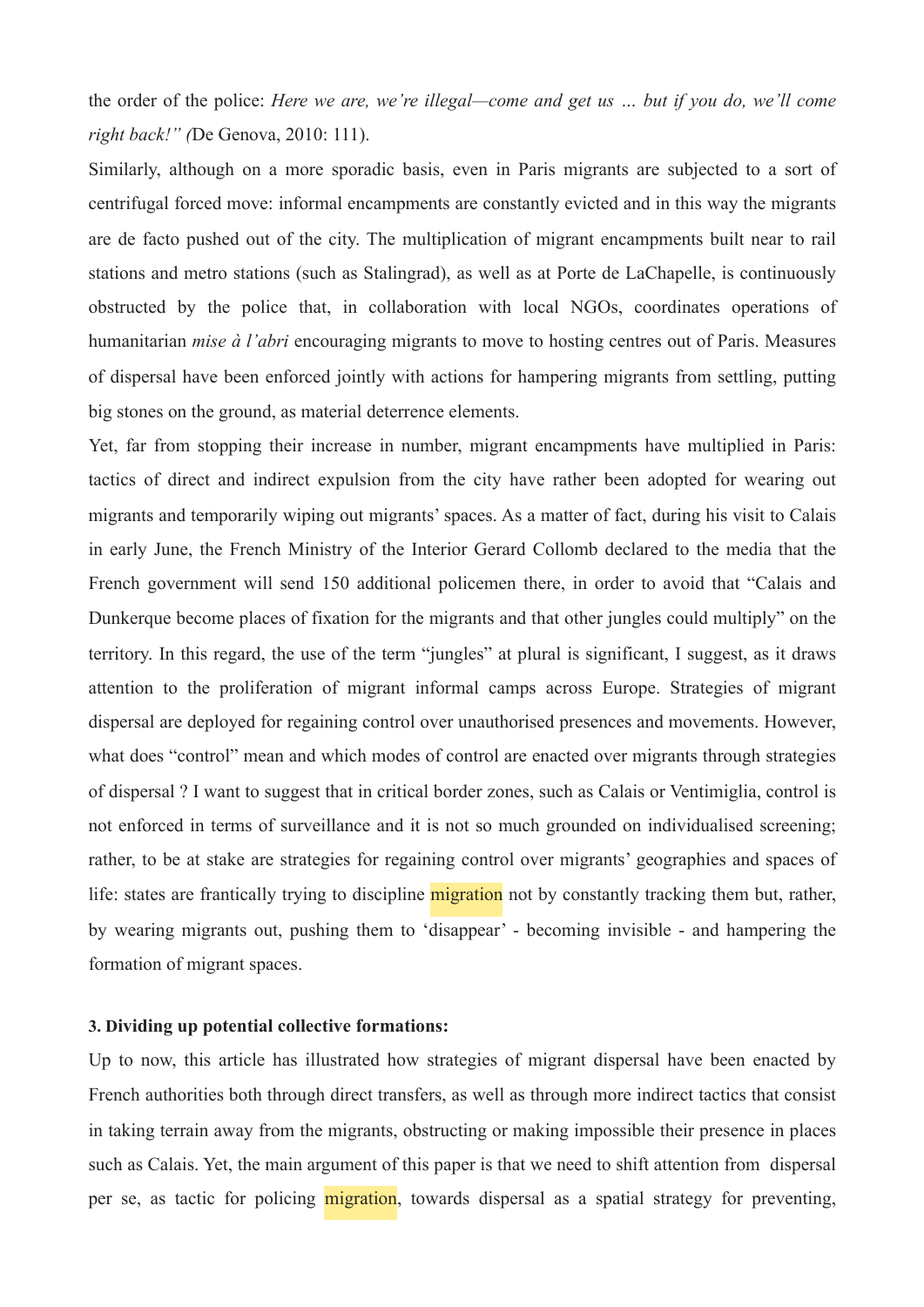disrupting and dividing migrant collective formations. Dispersal is one of the main tactics deployed for regaining control on migrants as part of collective subjects that are however criminalised and labelled as "migrant mobs". Far from being homogenous or stable groups, migrant multiplicities are temporary collective formations: for instance, migrants who live together in informal encampments, or migrants who get organised for not being evicted or in order to cross the border. In fact, dispersal can be seen as a sort of reactive spatial strategy aimed at defusing migrant temporary collective formations that are feared as potential political subjects. In Calais, as it has been remarked by Michel Agier et al., the politics of *mise à l'abri* has allowed the state to examine asylum claims on an individual basis "avoiding in this way the mass-effect that constitutes a for collective claims" (Agier et al. 2017: 187).

In the media as well as in institutional documents, migrants' temporary collective formations are usually depicted as disorderly multiplicities formed by an indefinite x number of individuals. The existence of collective formations is dismissed in favour of images of messy groups of migrants, that are named as "mobs" or as "swarm". Famously, the ex-Prime Minister of the UK, David Cameron, spoke about "swarm of people" in relation to the migrants who gather in Calais trying to cross the Channel. Here I bring attention to the "politicality of **migration**" (Mezzadra, 2017), and more precisely to temporary migrant collective formations that are disrupted, neutralised and divided through dispersal measures. Potential and actual migrant multiplicities are targeted both by police measures and by legal decrees. In fact, in many cases migrant dispersal is enacted with the explicit purpose of obstructing, defusing and preventing the establishment of migrant groups in the urban context or in border-zones.

The cities of Ventimiglia and of Calais represent two **migration** spaces where the connection between dispersal strategies and disruption of migrant multiplicities as potential collective subjects is particularly visible. In Calais migrants have been repeatedly obstructed both from gathering and from creating visible encampments. On July 11, 2014, the municipality of Calais enforced an antigrouping local decree for preventing migrants to settle in groups in the area. Three years later, in March 2017, the municipality passed a new decree establishing a perimeter that delimits the spaces where gatherings are not allowed: "considering the regular, persistent and massive presence of individuals and groups in the Dunes industrial zone to give food to the migrants […] and considering that these gatherings engender tension among migrant ethnic groups […] all abusive, protracted and repeated occupations of the the Dunes industrial zone are forbidden". In meanwhile, the establishment of public showers for the migrants had been denied for months by the municipality despite the Court obliged local authorities to do that, as showers have been considered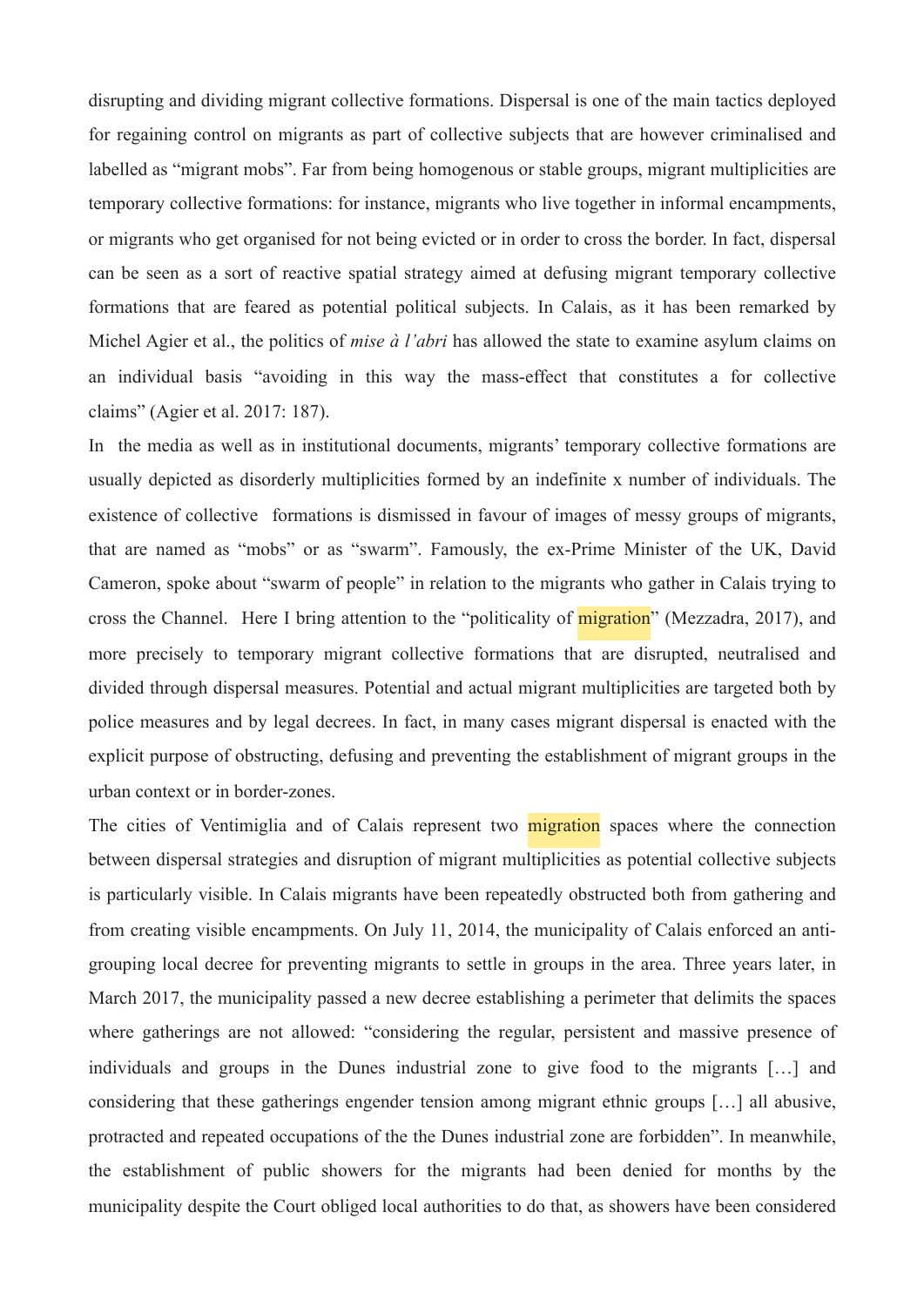a "pull-factor", that is an element of attraction for the migrants to come to Calais: showers, water access points, temporary shelters and stable food distribution sites are all considered as potential *points of fixation* for the migrants. For this reason, in September 2017 the municipality and the prefecture of Calais reluctantly accepted to activate mobile showers and water points in order to avoid that these latter could function as points of fixation.

It cannot pass unnoticed that to be criminalised are both migrant multiplicities and migrant support networks that engage in acts of solidarity with the migrants. Spatial strategies of migrant dispersal have been enacted on the basis of anti-grouping decrees and food distribution bans. In this way, both the visibility and the persistence of migrant groups - as possible source of disorder as well as of temporary political alliances and struggles - are simultaneously tackled by the authorities through dispersal. Hence, methodologically, how can we analyse tactics of migrant dispersal without "seeing like a state" (Scott, 1998), that is without replicating a governmental gaze on *migration*? As I mentioned above, tactics of dispersal adopted for dividing and neutralising migrant collective formations should be seen as modes for regaining control over migrant struggles and over transversal alliances, between migrants and citizens.

At the French-Italian border, in the Italian city of Ventimiglia, the police has repeatedly tried to divide, scatter and diffuse migrant groups - made both through police operations and through municipal decrees - aimed at dismantling any autonomous migrants' spaces and emerging struggles. Nevertheless, by speaking of Ventimiglia as a critical border-zone it is important, as Sandro Mezzadra and Brett Neilson remark, not reifying borders taking these latter as immutable objects of study or as things (Mezzadra, Neilson, 2013). Thus, against the risk of essentialisation of frontiers, it is fundamental to situate the emergence and transformations of some spaces as (critical) borderzones with a historical perspective. Ventimiglia can be considered an ambiguous frontier: since the suspension of Schengen by France in June 2015, it has become a "though" frontier, although only for some people among those who want to cross it. Indeed, despite the suspension of Schengen in principle applies to everyone, in reality the French-Italian border is enforced on the basis of racialised criteria: the police checks and stops people on the train and on the motorway that connect Italy to France through racial profiling, and European citizens are not controlled. Since June 2015, the city of Ventimiglia has been in fact an unequal frontier where migrants seeking asylum in Europe remain stranded - and from where they are eventually pushed back.

Tracing the history of a border could also involve tracing the fragmented and elusive history of *migrants' frontiers*. That is, instead of assuming border controls as a starting point, we can map out the opening and the closures as well as the functioning of a such a border from the standpoint of the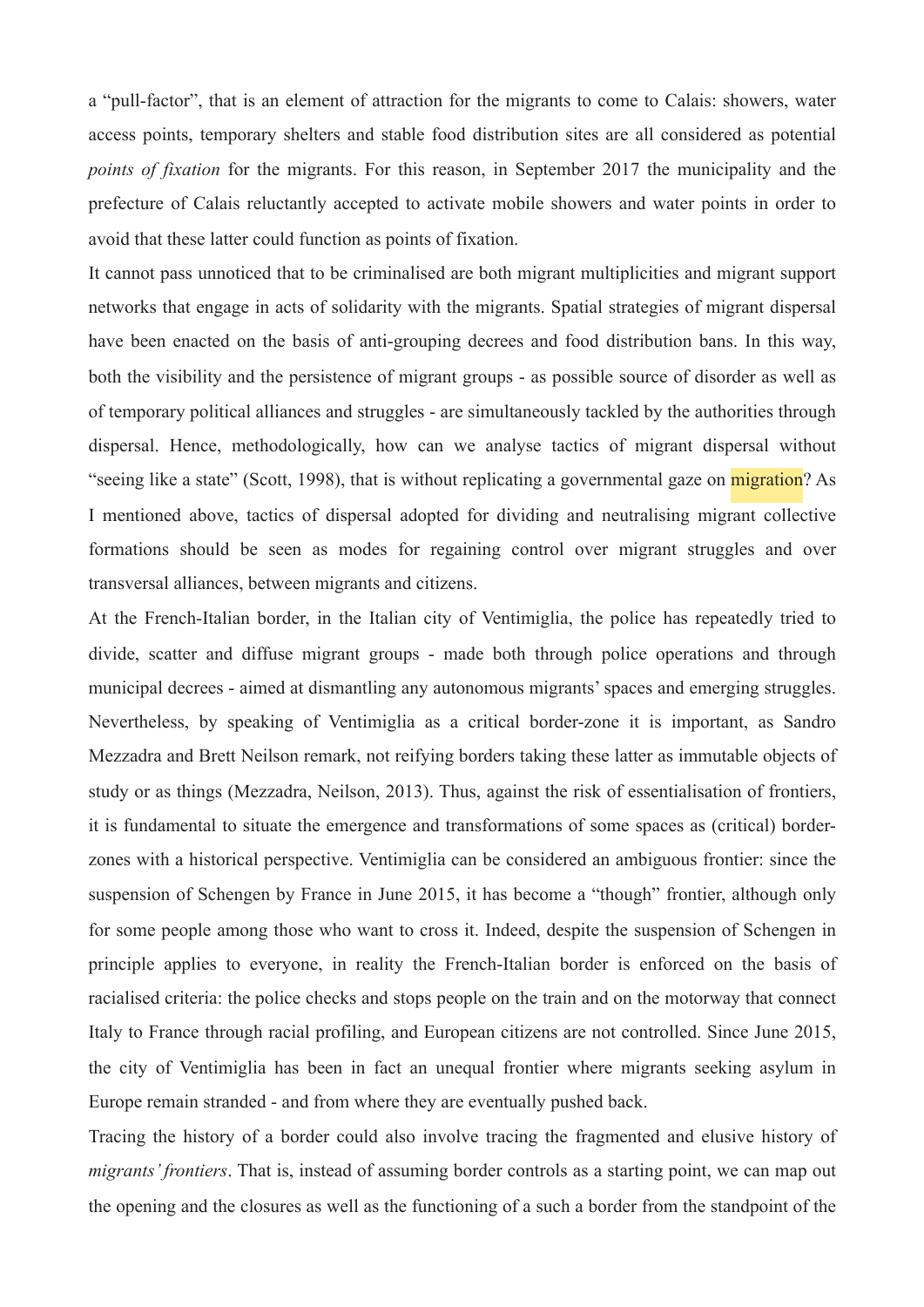temporary migration spaces created and of the modes of captures, dispersal and division that migrants have been subjected to. To put it differently, this means retracing a history of a border bringing attention to collective experiences, episodes, spaces and struggles that remain partially overshadowed in the state's narrative of border-zones such as Ventimiglia. In June 2015, with the support of locals and also of activist groups coming from other cities, migrants blocked at the border managed to create a safe space in a pinewood, between the main road connecting Ventimiglia to France and the cliffs, where the police was not allowed to enter and from where they tried every day to cross individually and at times also in small groups. This autonomous migration safe-space was not simply a place where migrants used to gather. The group of about 150 people formed a sort of temporary collective called "The migrants of Ventimiglia for freedom". The flyers that the migrants gave to the locals and to the tourists who were crossing the French-Italian border over summer flashed out the importance for the migrants staying in group and to show their collective drive: "we remain stand, and we claim our rights as refugees while we are suffering of precariousness and errancy. The EU and the entire world are looking at us. We fight by ourselves and we stay united as we were one person only, in order to get our freedom. We address all migrants, who are in Ventimiglia, Calais, Rome and Paris, to tell them that we should not cross the border on the sly". This police free-zone resisted for three months, until September 30 2015, when it was violently evicted by Italian authorities. However, the mayor of Ventimiglia significantly stated: "we did not evict the migrants, we evicted the camp". On the one hand, through such a declaration he responded to the criticisms made by migrant support groups that denounced the violent operation; yet, on the other, he recognised that, in the end, migrants' presence could not be eradicated once for all.

Importantly, both in Calais and in Ventimiglia, as well as in many other French and Italian towns, measures for hampering and dispersing migrant collective formations have been put into place on the basis of anti-vagrancy and anti-gathering local decrees adopted on purpose. Calais, Paris and Tours in France, Ventimiglia, Gorizia, Bari, in Italy: these are only some of the cities where the dispersal, see dividing and neutralisation of migrant multiplicities take place on a daily basis through the implementation of anti-gatherings local decrees. Instead of addressing migrants as a targeted population - as this could be criticised as a discriminatory measure -, local decrees implicitly refer to migrants including them into the broader category of "vagrancy". In this way, migrant temporary groups are situated within a series of historically criminalised conducts vagrants, vagabonds, poor, mob - and, at the same time, the existence of collective formations, that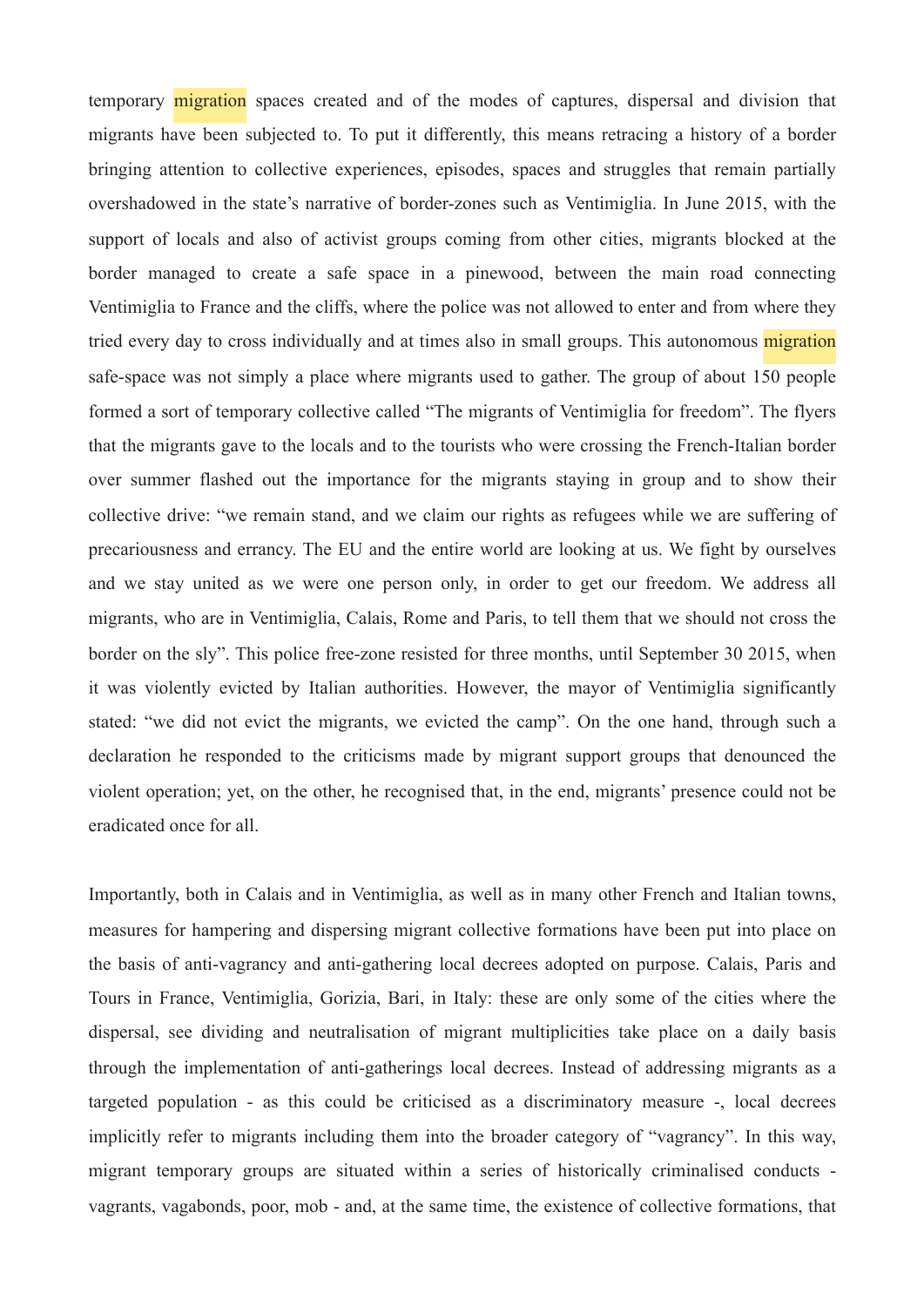is of temporary migrant groups is not even mentioned. Hence, that what is at stake in the politics of dispersal are struggles over potential or actual migrant multiplicities that are in fact discredited as non-political. More precisely, these latter are considered a problem of public order and the presence of any collective formation is addressed in municipal decrees in terms of unruly conducts or as gatherings corresponding to an indefinite number of individuals, with no specific composition.

Collective subjects that are not reducible to population nor to the the people have been historically criminalised and targeted by exclusionary measures; at the same time, they also remain fundamentally under-theorised, with important exceptions (Aradau 2015; Brighenti, 2016). This is the case not only in the field of migration studies but also in political theory and in International Relations, where the " $(in)$  security of individuals – as in the case of human security – or of ethnic groups, societies, nations, states or the environment" got primary attention, while "an important articulation of collectivity – the mob or the crowd" is missing (Aradau, 2017: 6). Temporary collective subjects not reducible to populations or to the people can be considered "ambiguous multiplicities" (Brighenti, 2016) : the lack of conceptualisation of these latter has clear colonial legacies, as Frantz Fanon observed in *The Wretched of the Earth* pointing to the indistinct character through which colonised subjects as groups were addressed by the French - as "yellow multitudes" (Fanon, 1963: 7).

Such a take on the politics of migrant dispersal enables bringing to the fore the effective processes of making and unmaking of the migrant mobs, as targeted and criminalised temporary collective formations that from state's point of view can potentially become disorderly subjects. The dispersal of (potential and actual) migrant multiplicities often take place by targeting directly migrants' encampments and by criminalising practices of solidarity that locals engage with, giving hospitality to the migrants, or any kind of logistics or humanitarian support (Fassin, 2017; Fekete, 2009). A case in point is represented by Ventimiglia, where measures of migrant dispersal have been facilitated by the enforcement of multiple municipal decrees - in July 2015, in August 2016 and in March 2017 - that forbid citizens to give food to the migrants (Webber, 2017). Significantly, these decrees do not justify food distribution bans by depicting migrants as dangerous subjects per se but, rather by pointing to potential hygienic-health emergencies that would risk to put migrants in danger: the presence of "non-authorized persons who give food to the migrants", the decree enforced in July 2016 says, "could give rise to food toxic-infection […] and given the hygienicsanitary emergency, it is necessary to act in an urgent way, adopting preventive measures".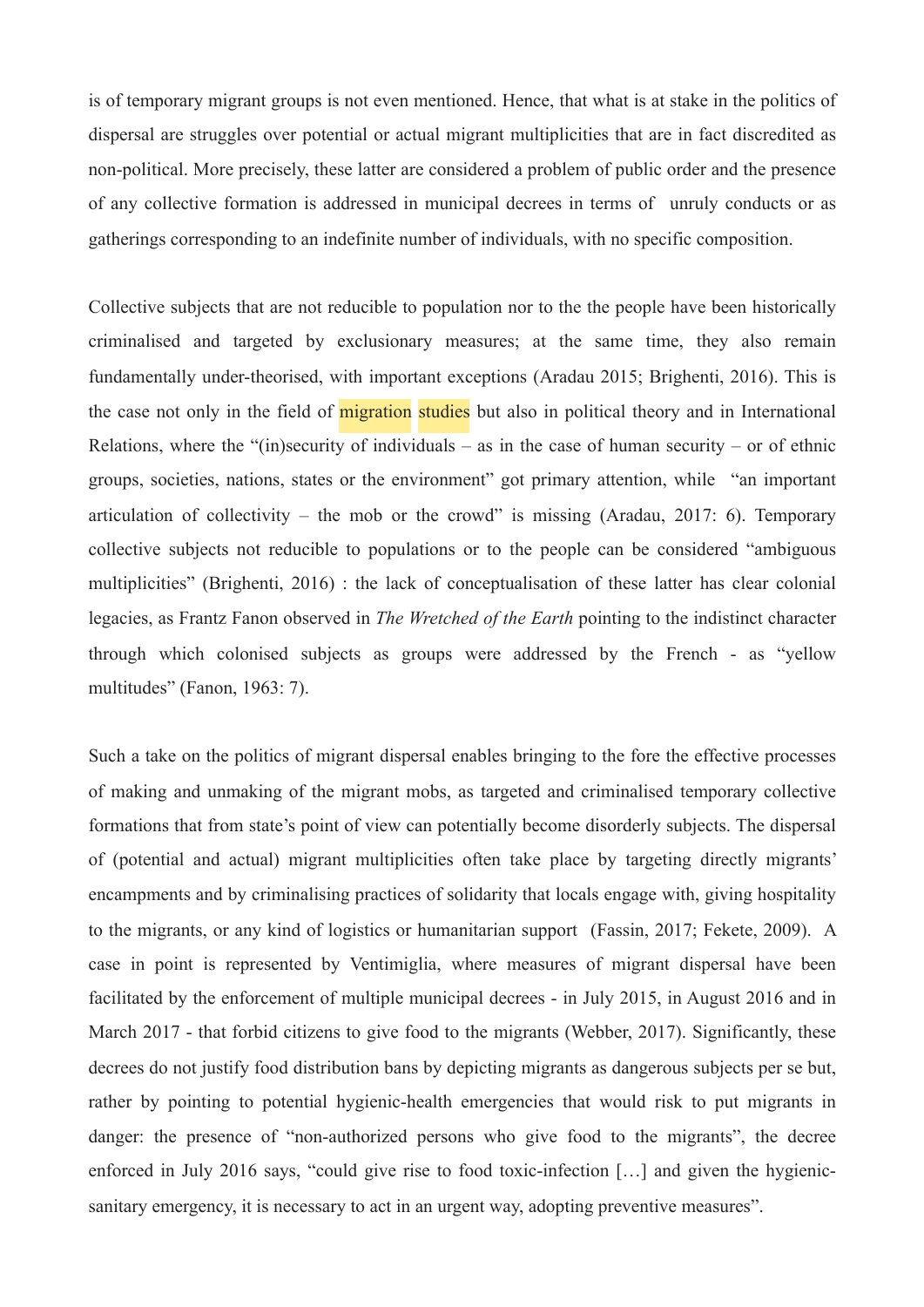Hence, the *fear of migrant mobs* is not explicitly mentioned in these decrees - neither in the antivagrancy ones, for preventing migrant grouping, nor in those banishing food distribution; rather, all these documents officially point to the need of protecting migrants, against hygienic and sanitary risks, or they speak about public security at large, without even mentioning migrants. Yet, the decrees in question have been enforced for allowing the police to enact measures apt at preventing, criminalising and disrupting both migrant groups and solidarity networks. This clearly emerges from political declarations: "it is not appropriate" the Director of the Italian Police declared to the media "to create the conditions for migrant to gather, although we understand migrants' legitimate desires to cross the border". Over the last two years, migrants blocked in Ventimiglia have tried to cross the border also in groups, and they have been dispersed by the police: beyond pushing them back, both the Italian and the French police tried to scatter them, arresting some and hoping that the others would get lost on the mountains. In this way, migrant gatherings are prevented; and, at the same time, by dismantling the material conditions of living and the logistics of migrant support migrant collective formations are neutralized and disrupted. Although the municipal decrees then had been cancelled, they contributed to create an hostile environment both for the migrants and for the citizens acting in solidarity with them.

## **4. Keeping migrants on the move:**

Strategies of migrant dispersal can appear, at a first glance, as in opposition to modes of spatial confinement and detention, that have actually shaped the European migration context. Indeed, since the Nineties, we can speak of a "Europe's camps". However, it would be misleading to consider dispersal and confinement as two opposite techniques of **migration** management that respond to radically different rationales of governmentality. Rather, building on works that traced historical and political connections between the government of colonised populations and contemporary migration governmentality, it is important to highlight the heterogeneity of spatial strategies through which states try to regain control over unruly mobility. Yet, it is more than a question of mere coexistence of different political technologies: dispersal is at times used for avoiding the "side-effects" that measures of spatial confinement can trigger. This recalls Michel Foucault's reflections on the criminalisation of popular classes: the risk of segregation and detention is that the "potential formation within the sequestration itself of a kind of counter-force, a counter-collectivity that might threaten the institution itself" (Foucault, 2016: 213).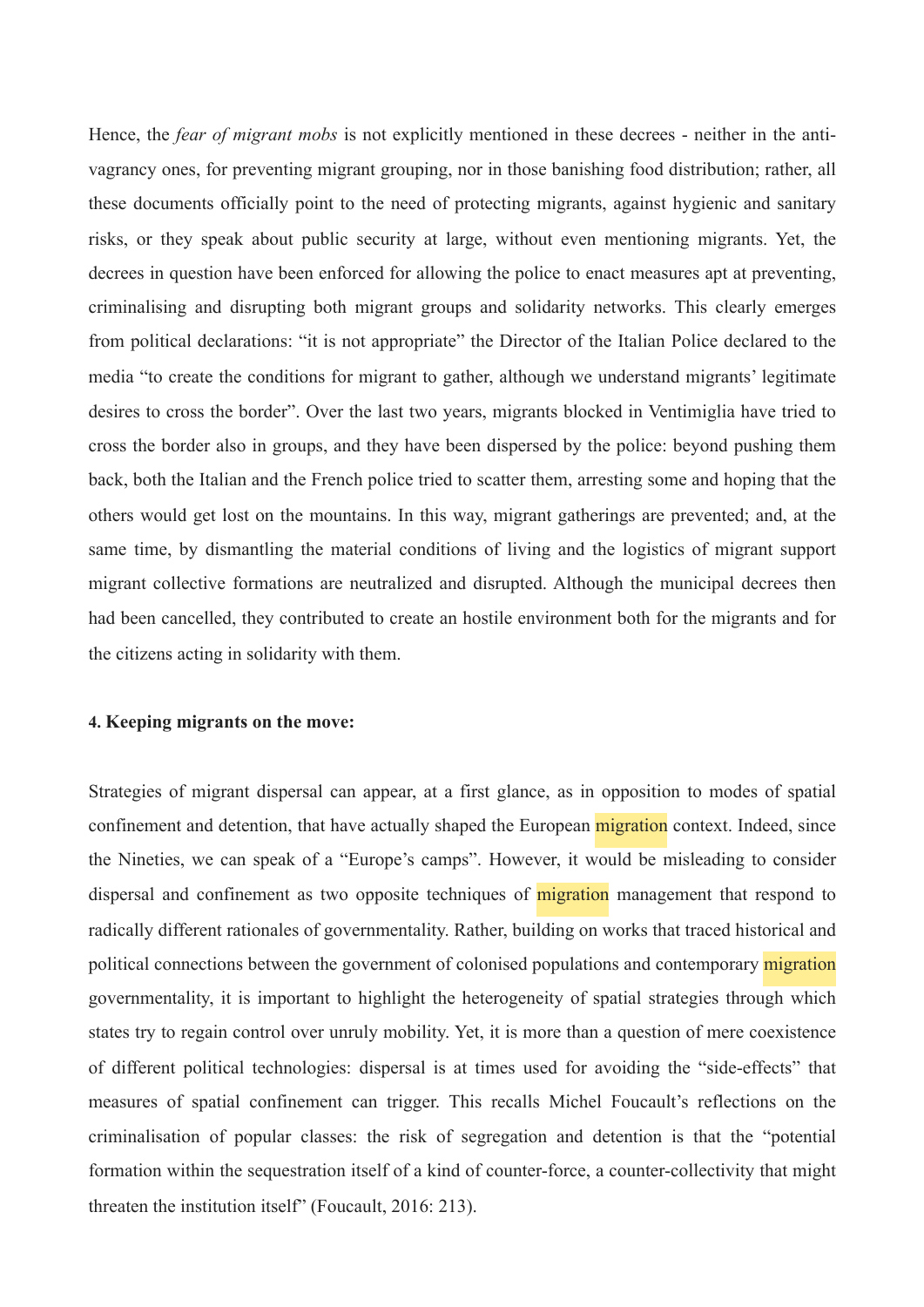Focusing on the current migration context, dynamics of concentration and dispersal, and of forced gathering - as it is the case of refugee camps - on the one hand, and forced scattering on the other, are simultaneously played out in order to regain control over migrants, avoiding at the same time that migrants can organise collectively or that locals can build alternative infrastructure of hospitality. What are the effects of dispersal on migrants lives ? Are migrants dispersed in order then to be put in detention? Although migrants who have been evicted from Calais or dispersed at the border in Ventimiglia have often been transferred to detention centres, they have not been kept in detention for long time or taking spatial confinement as a goal per se. More precisely, I was to suggest that through dispersal, migrants are governed by keeping them on the move, that is by forcing them, in an indirect or in a more direct way, to undertake convoluted geographies. In other words, through measures of dispersal - that also divide and diffuse migrant multiplicities - states try to regain control not by blocking migrants or by considering that they won't come back, but rather, by disrupting their movements and dismantling the material conditions for staying in a place - what I called above tactics for taking terrain away from the migrants. Migrants are kept on the move, and are paradoxically entrapped in a sort of forced uneven hyper-mobility (Fontanari, 2016; Picozza, 2017). Hyper mobility means, concretely, that migrants are often put in a condition of enacting convoluted geographies, and diverting their routes, or, in other cases, that they have to undertake the same route multiple times.

After being dispersed and eventually divided as a group, migrants are often moved by national authorities far away by from the contested border-zones. Since summer 2016, the Italian police organise weekly forced transfers from the city of Ventimiglia to the hotspot of Taranto, in southern Italy, 1200 km away from the French-Italian border. Once being identified and kept in detention for few days inside the hotspot, migrants are released and they take the train to reach Ventimiglia again. As it emerges from the interviews that I conducted in Ventimiglia, many migrants did the Ventimiglia-Taranto forced journey, and then came back for about eight or ten times. Thus, far from being removed from the territory or being kept in detention, migrants ultimately moved across the country, being bounced back and forth, both through forced institutional transfers and by themselves, trying to go back to placed from where they have been dispersed. Hence, mobility appears to be not only an object of control but also a technology of government (Tazzioli, 2017): migrants are worn out by dispersal measures that trigger uneven and convoluted mobility. More than stopping or channelling "unauthorised" intra-European movements, state authorities engage in a politics of dispersal that aims at regaining control over migrants by disrupting their autonomous geographies, diverting their routes and forcing them to undertake the same journey more than once.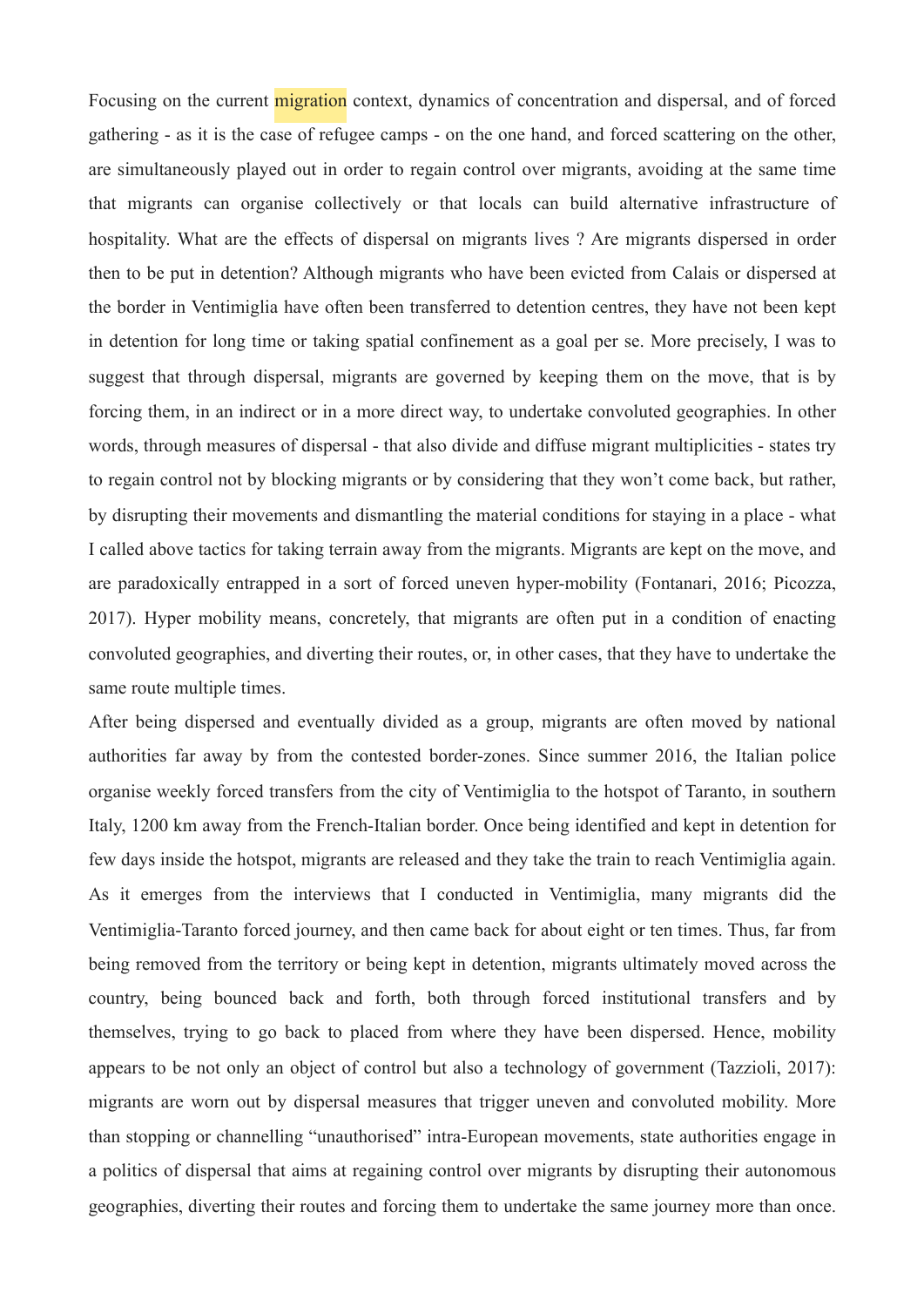Thus, dispersal is as a spatial strategy which, contrariwise to what official documents argue, is less adopted for distributing migrants across the territory as such than for troubling movements and dividing collective formations. In other words, migrant dispersal is not a question of territorial distribution but, mostly, a political technology for obstructing migrants' presence, targeting both individuals and temporary multiplicities: more than fixing migrants to a specific remote location, dispersal policies generate convoluted hyper-mobility.

Dispersal strategies do not have an impact on migrants only. Rather, they make migrants (more) invisible in the public space for certain periods of time: migrant dispersal is not enacted by national authorities only for regaining control over unruly mobility but also as a specific political strategy for staging **migration** as a problem. In other words, dispersal strategies do not target migrants only; to some extent, they also address the citizenry. In fact, the staging of migrants' hyper-visibility and the border spectacle enforcement that are at stake in many migration contexts, should not be seen as the opposite pole of spatial strategies that produce temporary invisibility. On the contrary, temporary invisibilisation - enacted by dividing migrant groups and scattering them across the territory - and hypervisibilisation, - which is produced through the staging of migrant's invasion or by concentrating migrants in enclosed zones - are both played out as part of the "migration crisis" state's narrative. However, making migrants invisible does not obviously mean getting rid of their presence: on the contrary, the return of the (same as well as other) migrants dispersed across the country cannot be avoided.

## *Conclusion:*

At the time of writing, on November 22, 2017, in Marseille about sixty underaged migrants from different nationalities formed a temporary collective and occupied a church in order to demand a a safe place to stay and access to fundamental rights - such as education and health support. One day later, the municipality of Marseille offered to them a temporary solution. Yet, migrants refused, arguing that they would continue the occupation of the church, as the offer made by local authorities would have entailed being transferred to different hosting centres across the country and being divided as a collective. Two days later, in order to evict the church, the municipality proposed to give to all of them the same accommodation in a hosting centre in Marseille: the migrants finally accepted, declaring that, however, they will continue to monitor that no strategy of dispersal and division could be enacted by the police in the next future. Hence, the struggle of this temporary migrant collective formed in Marseille for claiming the right to a shelter and education has been at the same time a struggle against dispersal and against any measure apt at dividing them.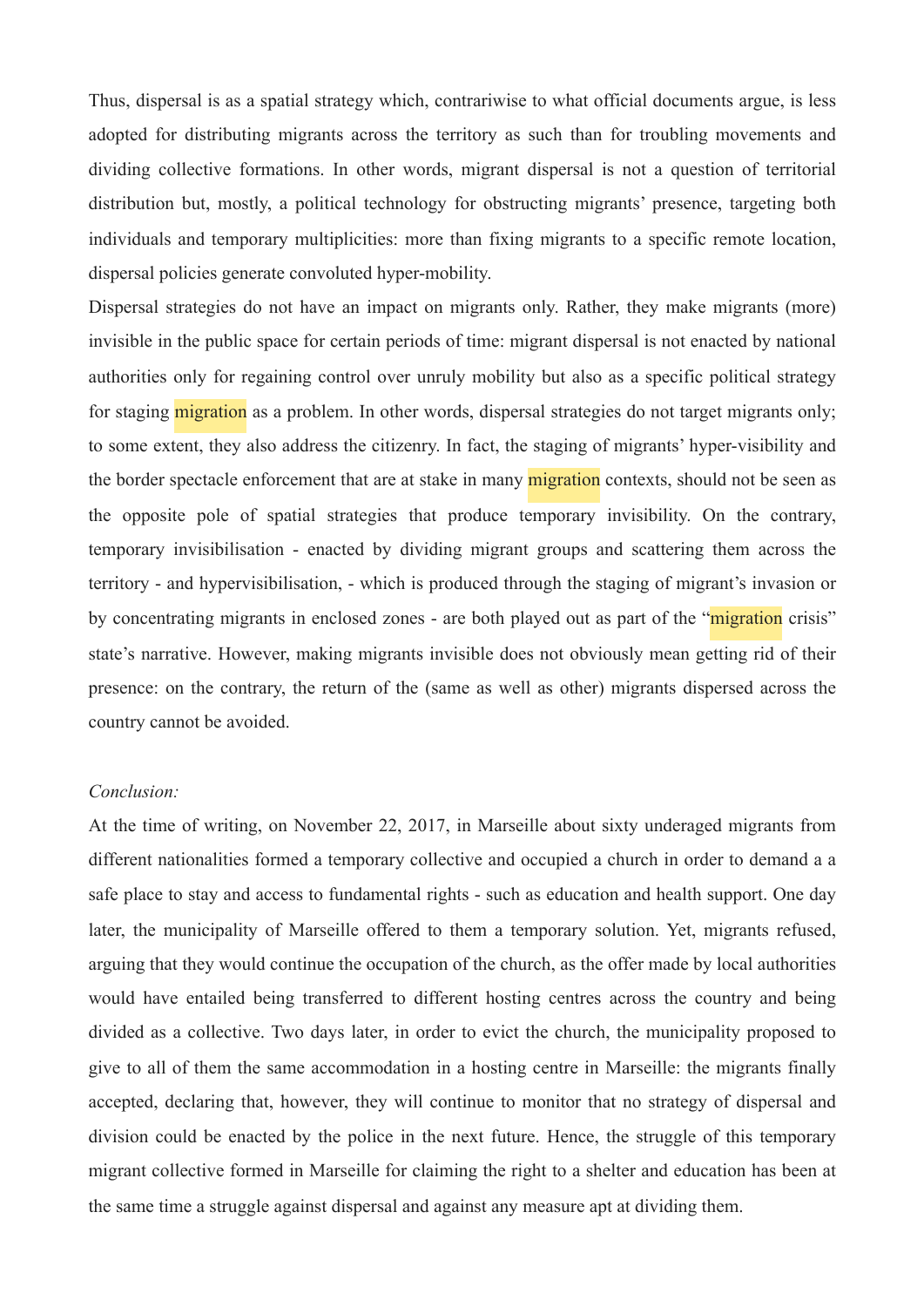Focusing on the present migration context, this paper has shed light on dispersal measures and decrees adopted in France and in Italy for disrupting and dividing migrant multiplicities, showing the effects of convoluted mobility that these engender. As I have illustrated in relation to Calais and Ventimiglia, strategies of migrant dispersal take place through and in combination with actions for dismantling migrants' spaces (*lieux de vie*), by hampering them from settling and from building collective environments. Through spatial strategies of dispersal, states try to regain control over unauthorised mobility, taking terrain away from migrants and hampering collective formations to emerge. Nevertheless, despite the "politics of exhaustion" (Ansems De Vries, Welander, 2016) put into place by states in combination with dispersal tactics, migrants' presence cannot be wiped out: indeed, migrants often come back to the places from where they have been evicted, and new migrants arrive. On this point, the catchphrase "*We are not going back*", repeatedly uttered by migrants in Ventimiglia, and that has widely circulated across Europe, being used by migrant collectives, reveals migrants' inextricable presence and desires that are temporarily actualised also through the production of collective spaces (*lieux de vie*) "which is always in excess of their regulation by governmental regimes" (Scheel et al. 2015: 85). Hence, it is not only a question of migrants' presence as such; rather, this latter is knotted with the recursive formation of temporary migrant multiplicities that are irreducible to stable groups or to populations and that are targeted and criminalised by states as potential collective political subjects. In this sense, an open-ended politics that challenges dispersal measures adopted for dividing migrant collective formations is predicated on material infrastructures of **migration** support put into place both in border-zones and in urban contexts. The *crimes of solidarity* that some citizens have been accused of, bring to the fore practices through which the politics of migrants dispersal has in part been short-circuited, hampering that migrants' spaces and collective formations can be further dismantled.

This paper has shown that the politics of migrant dispersal is not a recent political technology; an rather, it should be traced back to urban plans and police measures for governing unruly former colonised populations and more recently it has been enforced also in the field of penal reforms and labour policies Although it has not been the focus of this paper, through such an insight I wanted to suggest a potential future research pathway: retracing a detailed history of dispersal as a spatial strategy of governmentality of minorities and of unruly populations enables grasping the continuities and the differences between current modes of migration management and colonial practices of government.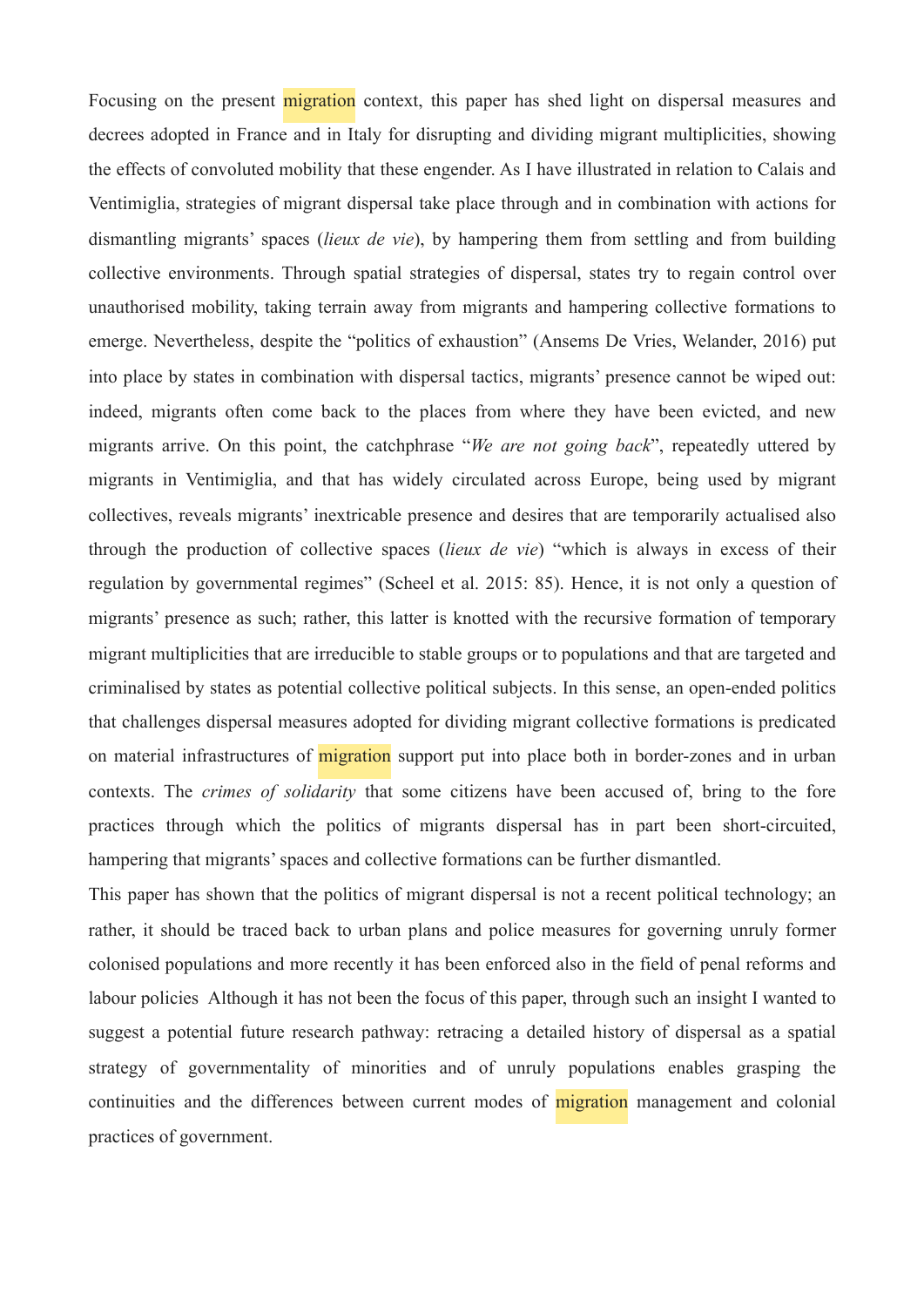#### **List of references:**

Ansems de Vries, L. And Walander, M. (2016) Calais demolition: 'mission accomplished', the politics of exhaustion and continued struggles for mobility, Opendemocracy. Available at: [https://www.opendemocracy.net/mediterranean-journeys-in-hope/leonie-ansems-de-vries-marta](https://www.opendemocracy.net/mediterranean-journeys-in-hope/leonie-ansems-de-vries-marta-welander/calais-demolition-mission-accom)[welander/calais-demolition-mission-accom](https://www.opendemocracy.net/mediterranean-journeys-in-hope/leonie-ansems-de-vries-marta-welander/calais-demolition-mission-accom) (last access, November 27, 2017).

Allen, W., Anderson, B., Van Hear, N., Sumption, M., Düvell, F., Hough, J., Rose, L., Humphris, R. and Walker, S., (2017) 'Who Counts in Crises? The New Geopolitics of International Migration and Refugee Governance', *Geopolitics:* 1-27.

Aradau, C. (2017) 'Performative politics and International Relations', New Perspectives, 25/2: 2-7.

Aradau, C. (2015) 'Crowded places are everywhere we go': crowds, emergency, politics'. *Theory, Culture & Society*, *32*(2), 155-175.

Bernardot, M. (2009) 'Rafles et internement des étrangers : les nouvelles guerres de capture'. In Le Cour Grandmaison, (ed). Douce France. Rafles, rétentions, expulsions, Seuil: 40-65.

Bernardot, M. (2008). *Camps d'étrangers*. Bellecombe-en-Bauges: Croquant.

Blanchard, E. (2011) *La police parisienne et les Algériens (1944-1962)*. Nouveau monde éditions.

Brighenti, A. M. (2016). *The Ambiguous Multiplicities: Materials, Episteme and Politics of Cluttered Social Formations*. Springer.

Collectif (2017) *Calais, face à la frontière*, NietEditions.

Cosemans, S. (2017) 'The politics of dispersal: Turning Ugandan colonial subjects into postcolonial refugees (1967–76)'. *Migration Studies*, mnx024.

Darling, J. (2016a) 'Privatising asylum: neoliberalisation, depoliticisation and the governance of for-ced migration', *Transactions of the Institute of British Geographers*, *41*(3): 230-243.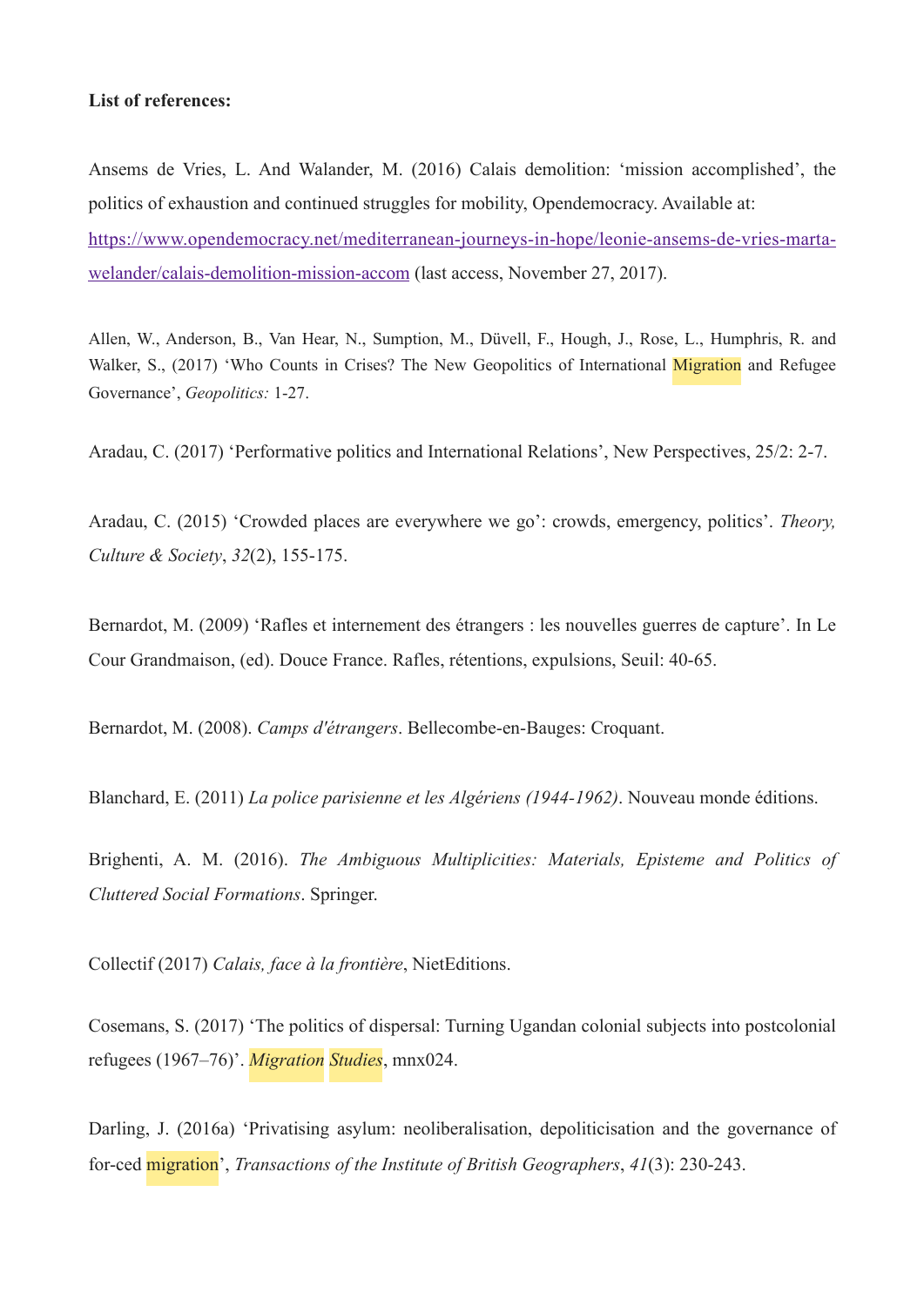Darling, J. (2016b) 'Asylum in austere times: Instability, privatization and experimentation within the UK asylum dispersal system', *Journal of Refugee Studies*, *29*(4): 483-505.

Darling, J. (2011) 'Domopolitics, governmentality and the regulation of asylum accommodation', *Political Geography*, *30*(5), 263-271.

De Barros, F. (2005) 'Des «Français musulmans d'Algérie» aux «immigrés»', *Actes de la recherche en sciences sociales*, (4): 26-53.

De Genova, N. (2013) 'Spectacles of migrant 'illegality': the scene of exclusion, the obscene of inclusion', *Ethnic and Racial Studies*, *36*(7): 1180-1198.

De Genova, N. (2010) 'The Queer Politics of Migration: Reflections on 'Illegality' and Incorrigibility', *Studies in Social Justice* 4(2): 101–26.

Edmond-Pettitt, A. (2017) The 'hostile environment': the lived experience in Calais. In L.Fekete (ed). *Humanitarianism. The unacceptable face of solidarity*, Institute of Race Relations: 22-28.

Fanon, F. (1963) *The Wretched of the Earth,* Grove Press.

Fassin, E. (2017). 'Le procès politique de la solidarité (3/4): les ONG en Méditerranée', Mediapart. Available at [https://blogs.mediapart.fr/eric-fassin/blog/170817/le-proces-politique-de-la](https://blogs.mediapart.fr/eric-fassin/blog/170817/le-proces-politique-de-la-solidarite-34-les-ong-en-mediterranee)[solidarite-34-les-ong-en-mediterranee \(last access, November 27, 2017\).](https://blogs.mediapart.fr/eric-fassin/blog/170817/le-proces-politique-de-la-solidarite-34-les-ong-en-mediterranee)

Feitosa, F. F., Le, Q. B., Vlek, P. L., Miguel V Monteiro, A., & Rosemback, R. (2012) 'Countering urban segregation in Brazilian cities: policy-oriented explorations using agent-based simulation'. *Environment and Planning B: Planning and Design*, *39*(6), 1131-1150.

Fekete, L. (2009) 'Europe: crimes of solidarity', *Race & Class*, *50*(4), 83-97.

Fontanari, E. (2016) 'Soggettività en transit.(Im) mobilità dei rifugiati in Europa tra sistemi di controllo e pratiche quotidiane di attraversamento dei confini', *Mondi migranti,* 1: 39-60.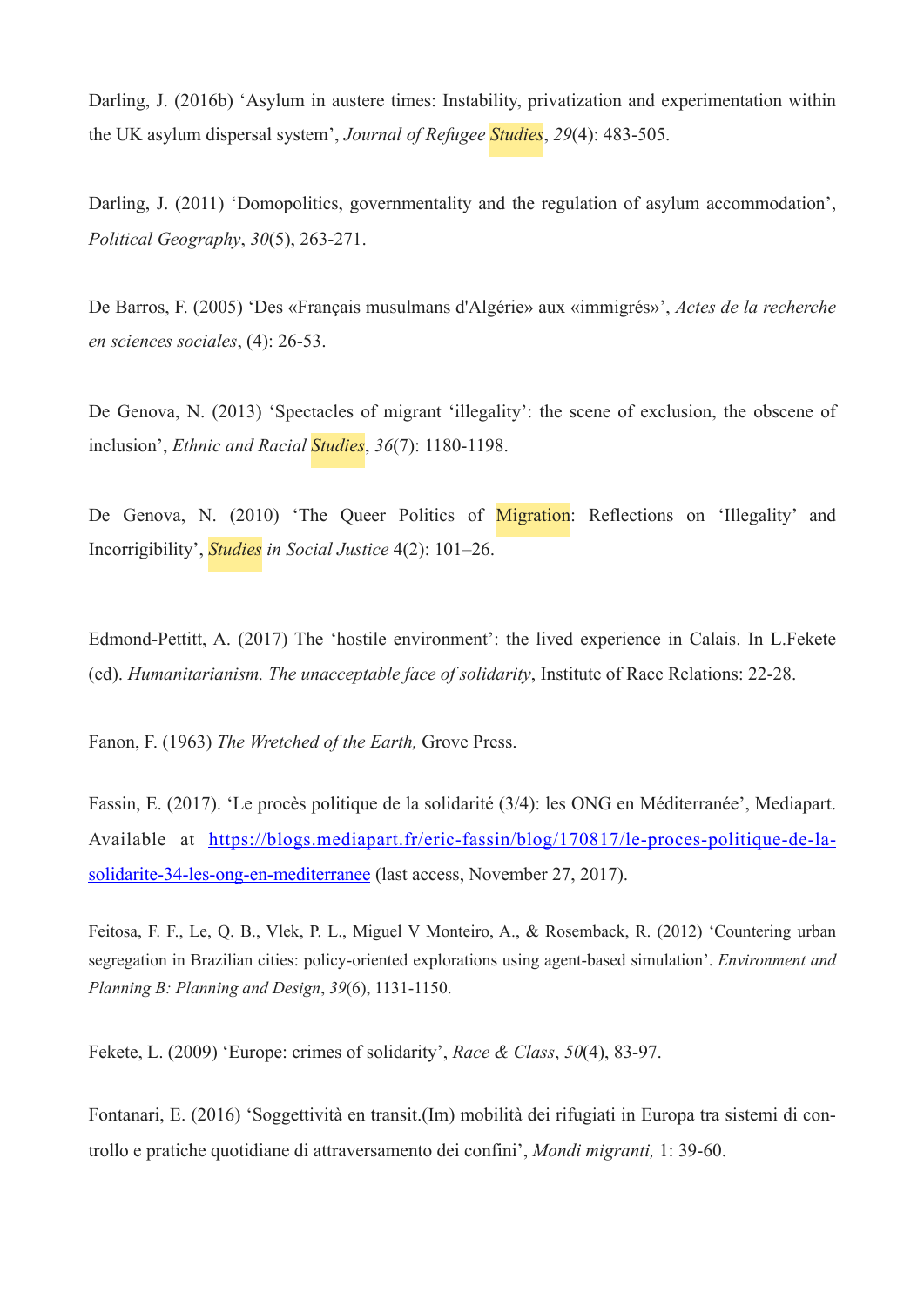Foucault, M. (2016) *On the Punitive Society: Lectures at the Collège de France, 1972-1973*. Springer.

Foucault, M. (1978) *The Will to Knowledge*, New York. Vintage.

Furri, F. (2018) 'Les mairies solidaires: villes refuge, villes rebelles et néo-municipalisme', *PlenDroit*, forthcoming.

Gill, N. (2009) 'Governmental mobility: The power effects of the movement of detained asylum seekers around Britain's detention estate', *Political Geography*, *28*(3): 186-196.

Grandmaison, O. L. C. (2005) *Coloniser, exterminer. Sur la guerre et l'Etat colonial,* Paris, Fayard*.*

*Human Rights Watch, (2017) '*Like living in hell. Police abuses against child and adult migrants in Calais'. Available at: [https://www.hrw.org/report/2017/07/26/living-hell/police-abuses-against-child-and](https://www.hrw.org/report/2017/07/26/living-hell/police-abuses-against-child-and-adult-migrants-calais)[adult-migrants-calais](https://www.hrw.org/report/2017/07/26/living-hell/police-abuses-against-child-and-adult-migrants-calais) (last access, December 15, 2017).

Liebling, A. (2002) 'A "liberal regime within a secure perimeter"? Dispersal prisons and penal practice in the late twentieth century', *Ideology, Crime and Justice*, Cambridge Criminal Justice Series, Cambridge: 97-150.

LeMaquis, L. (2017) *Nous ne ferons pas marche arrière,* NietEditions*.*

Mezzadra, S. (2017) 'Mediterranean Movements and Constituent Political Spaces: An Interview With Sandro Mezzadra and Toni Negri', Antipode. Doi: 10.1111/anti.12346.

Mezzadra, S. and Neilson, B. (2013) *Border as Method, or, The Multiplication of Labor*. Durham, NC: Duke University Press.

Neilson, B. (2012) 'Five theses on understanding logistics as power', *Distinktion: Scandinavian journal of social theory*, *13*(3), 322-339.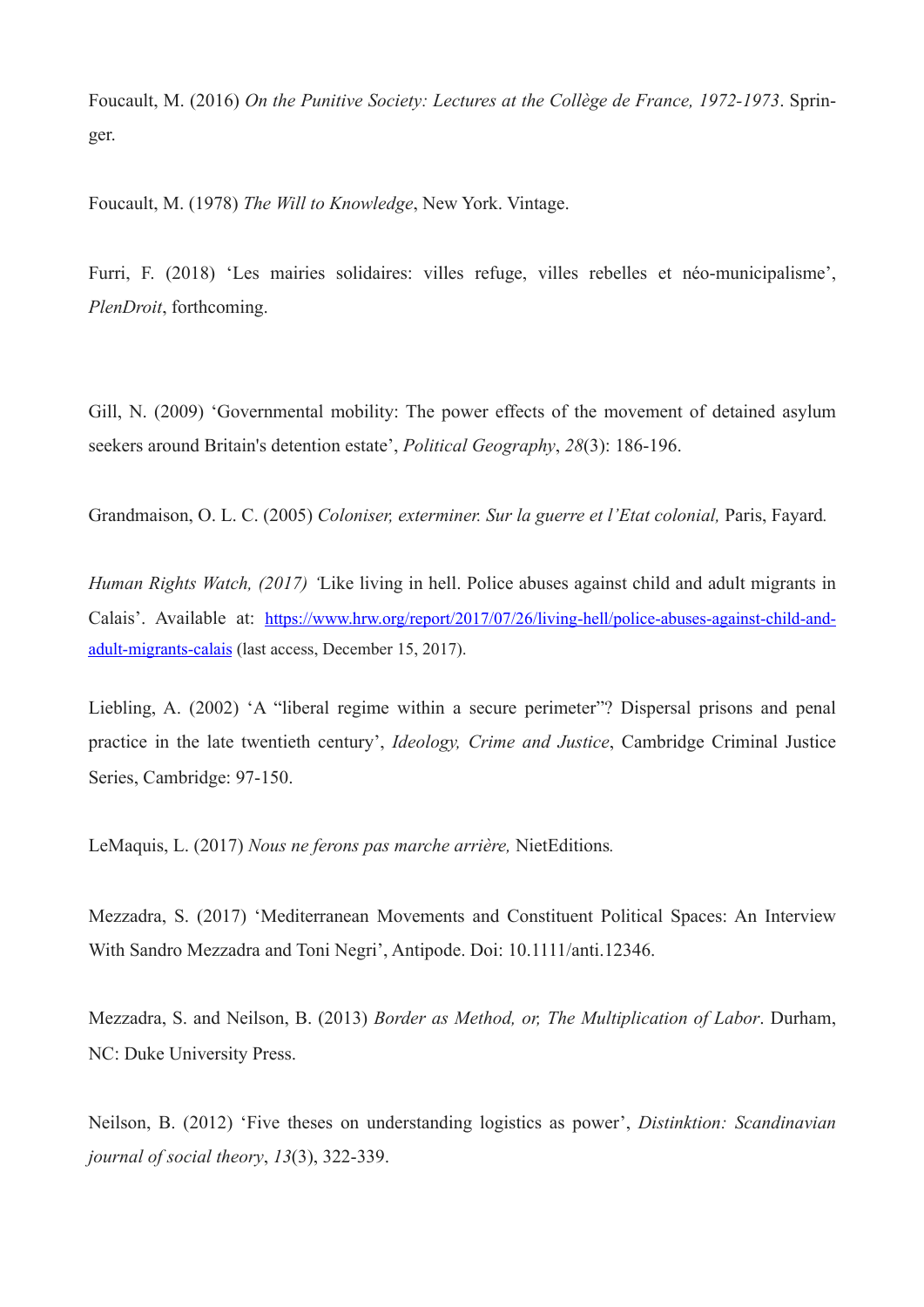Picozza, F. (2017) 'Dubliners: Unthinking Displacement, Illegality and Refugeeness within Europe's Geographies of Asylum'. In N.De Genova (ed.) The Borders of "Europe". Autonomy of Migration, Bordering Tactics, Duke University Press: 233-254.

Ryan, R.J. (1973) 'Urban dispersal in Australia', *Austrlian Journal of Social Issues*, 8/ 1: 24-30.

Sacriste, F. (2014) Déplacer discipliner, guider la population rural? Les regroupements, une politique de peuplement pendant la guerre d indépendance algérienne.

Scheel, S. et al. (2015) "Subjectivity". New Keywords: Migration and Borders, *Cultural Studies Journal,* 29/1: 83-85*.* 

Scott, J. C. (1998) *Seeing like a state: How certain schemes to improve the human condition have failed*. Yale University Press.

Stewart, E. S. (2011) 'UK dispersal policy and onward migration: Mapping the current state of knowledge', *Journal of Refugee Studies*, *25*(1): 25-49.

Tazzioli, M. (2017) 'Containment through mobility at the internal frontiers of Europe', BorderCriminologies. Available at: [https://www.law.ox.ac.uk/research-subject-groups/centre](https://www.law.ox.ac.uk/research-subject-groups/centre-criminology/centreborder-criminologies/blog/2017/03/containment)[criminology/centreborder-criminologies/blog/2017/03/containment \(last access, November 27,](https://www.law.ox.ac.uk/research-subject-groups/centre-criminology/centreborder-criminologies/blog/2017/03/containment)  2017).

Tazzioli, M. (2016) The migrant mob. The production and government of multiplicities in borderzones, *European Journal of Social Theory*, 1368431016658894.

Walters, W. and Luthi, B. (2016) 'The Politics of Cramped Space: Dilemmas of Action, Containment and Mobility', *International Journal of Politics, Culture & Society,* 29/4: 359-366.